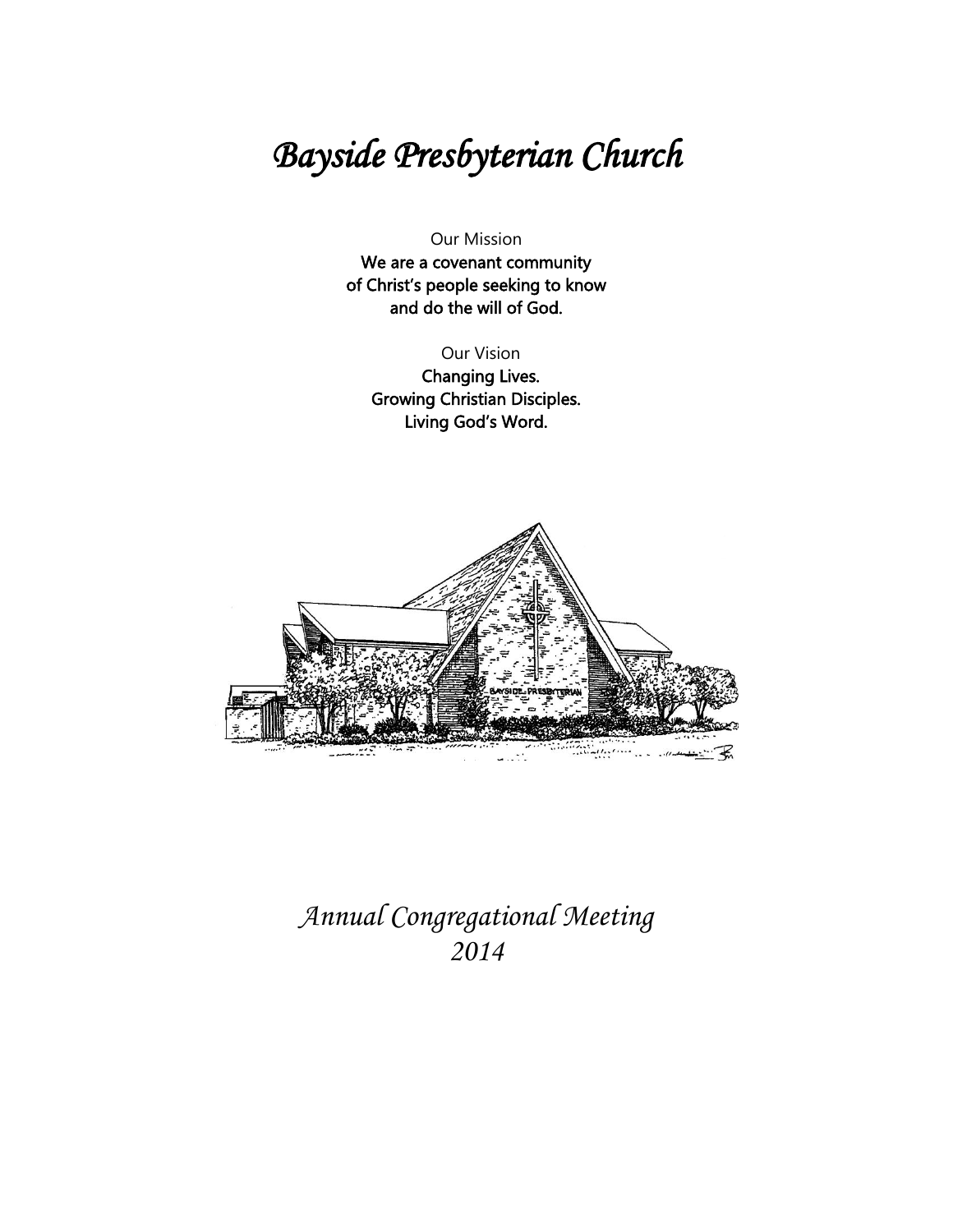# **Index**

| <b>Congregational Meeting Agenda</b>                 | $\overline{2}$          |
|------------------------------------------------------|-------------------------|
| <b>Mission Statement and Vision Statement</b>        | 3                       |
| <b>Outgoing Elders, Circle of the Saints</b>         | $\overline{\mathbf{4}}$ |
| <b>Statistics and Budget</b>                         | 5                       |
| <b>Churchwide Nominating Committee</b>               | 6                       |
| <b>Terms of Call, Pastor</b>                         | 7                       |
| <b>Terms of Call, Associate Pastor</b>               | 8                       |
| <b>Report of the Pastor/Head of Staff</b>            | 9                       |
| <b>Report of the Associate Pastor</b>                | 10                      |
| <b>Report of the Director of Music Ministries</b>    | 11                      |
| <b>Report of the Director of Christian Education</b> | $12 - 14$               |
| <b>Report of the Preschool Director</b>              | 15                      |
| <b>Ministry and Committee Reports</b>                |                         |
| <b>Administrative Support</b>                        | 16                      |
| <b>Christian Education</b>                           | $17-19$                 |
| <b>Community Service</b>                             | $20 - 21$               |
| <b>Congregational Care</b>                           | 22                      |
| <b>Endowment Committee</b>                           | 23                      |
| <b>Evangelism</b>                                    | $24 - 25$               |
| <b>Property</b>                                      | 26                      |
| <b>Stewardship</b>                                   | 27                      |
| <b>Witness</b>                                       | 28                      |
| Worship                                              | 29-30                   |
| <b>Stephen Ministry</b>                              | 31                      |
| <b>Presbyterian Men</b>                              | $32 - 33$               |
| <b>Presbyterian Women</b>                            | 34                      |
| <b>Session Roster</b>                                | $35 - 37$               |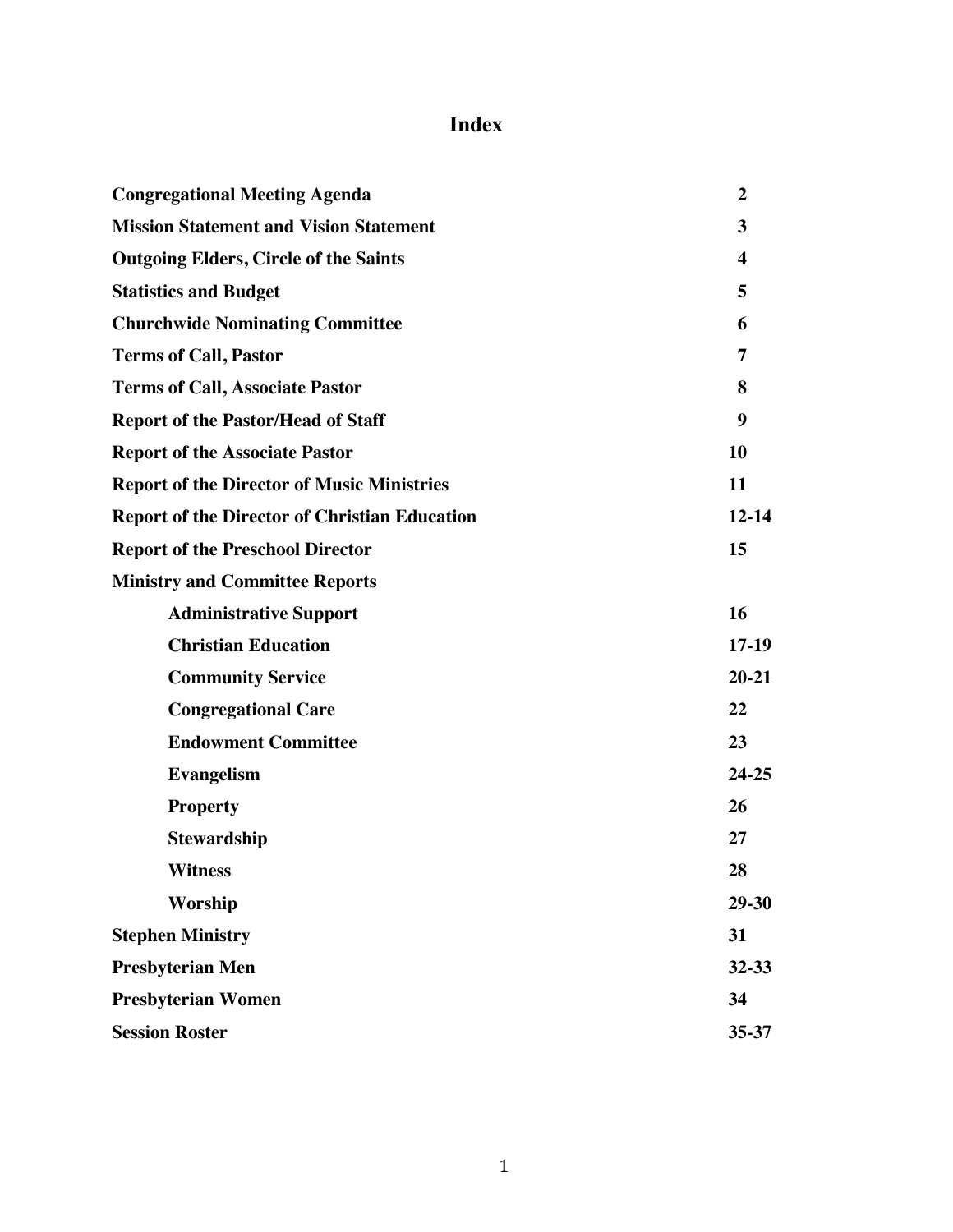**Bayside Presbyterian Church Congregational Meeting Agenda**

# **Sunday, February 2 12:00 pm**

- **I. Call to Order**
- **II. Opening Prayer**
- **III. Declaration of Quorum**
- **IV. Purpose of Meeting**
- **V. Items of Business**
	- **a. Statistics**
	- **b. Budget**
	- **c. Churchwide Nominating Committee**
	- **d. Terms of Call**

**(informational purposes only)**

- **VI. Reports of Bayside Directors**
- **VII. Reports of Church Ministries and Committees**
- **VIII. Other Business**
- **IX. Adjournment and Closing Prayer**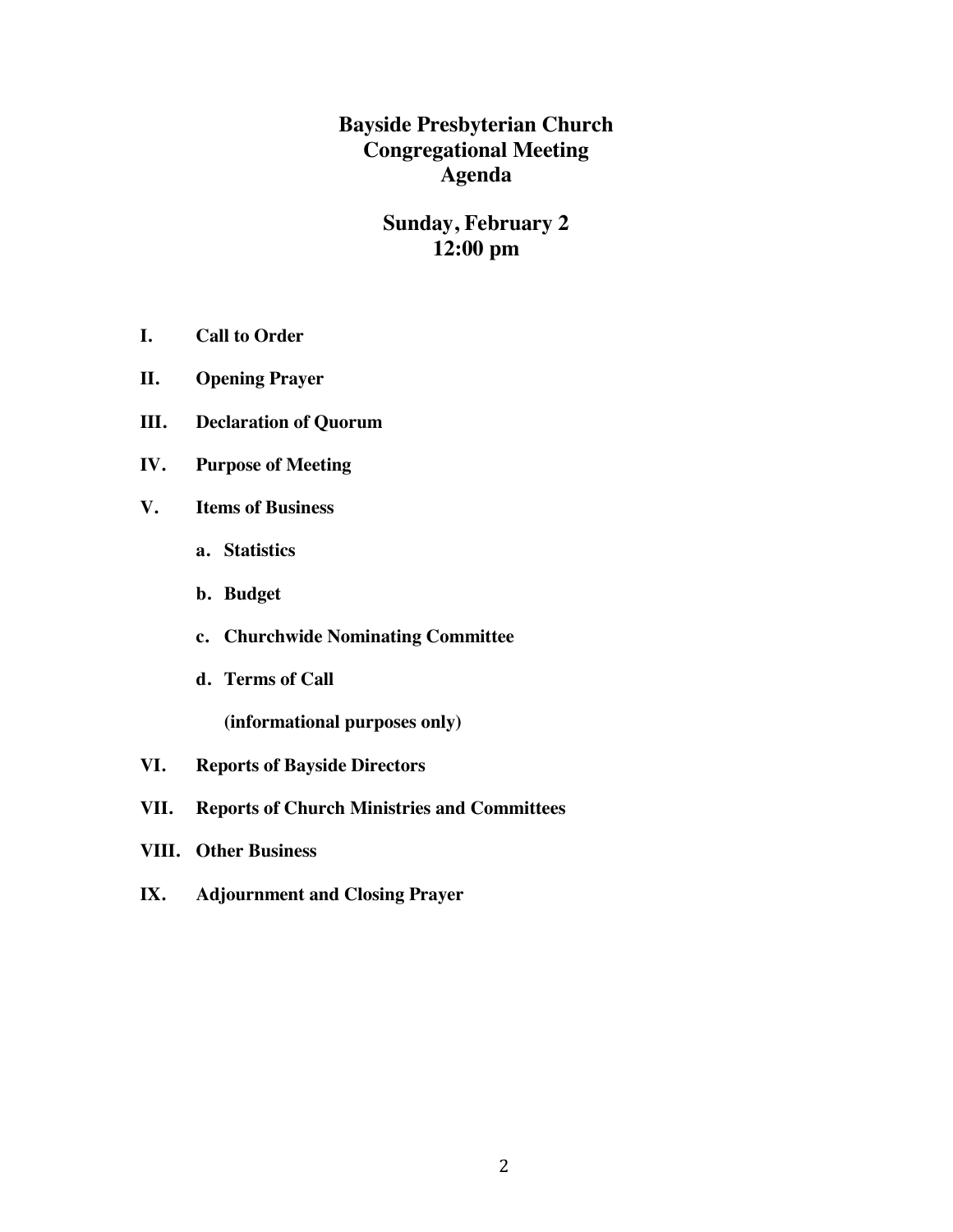#### **Our Mission**

**We are a covenant community of Christ's people seeking to know and to do the will of God.**

# **Our Vision Changing Lives. Growing Christian Disciples. Living God's Word.**

**We are led by Jesus Christ,** the head of the Church, who challenges us to live into his **Great Commission:**

*"Go therefore and make disciples of all nations, baptizing them in the name of the Father and of the Son and of the Holy Spirit, and teaching them to observe all things that I have commanded you." Matthew 28:19-20*

#### and his **Great Commandment**:

*"You shall love the Lord your God with all your heart, and with all your soul, and with all your mind, and with all your strength. Love your neighbor as yourself." Mark 12:29-31*

**Christ calls us to respond** to his challenges by using the resources with which God has blessed us.

#### **We believe we are called:**

- To participate in meaningful worship.
	- *(Worship Ministry)*
- To grow in knowledge of God and self.
	- *(Christian Education Ministry)*
- To provide a supportive, loving, and caring ministry.
	- *(Congregational Care Ministry)*
- To proclaim God's healing and reconciling love here and around the world. *(Evangelism Ministry)*
- To reach out and serve others in word and deed. *(Community Service Ministry, Witness Ministry)*

To exercise good stewardship of God's creation and blessings. *(Administrative Support Ministry, Property Ministry, Stewardship Ministry)*

જાજાજાજાજાજાજાજી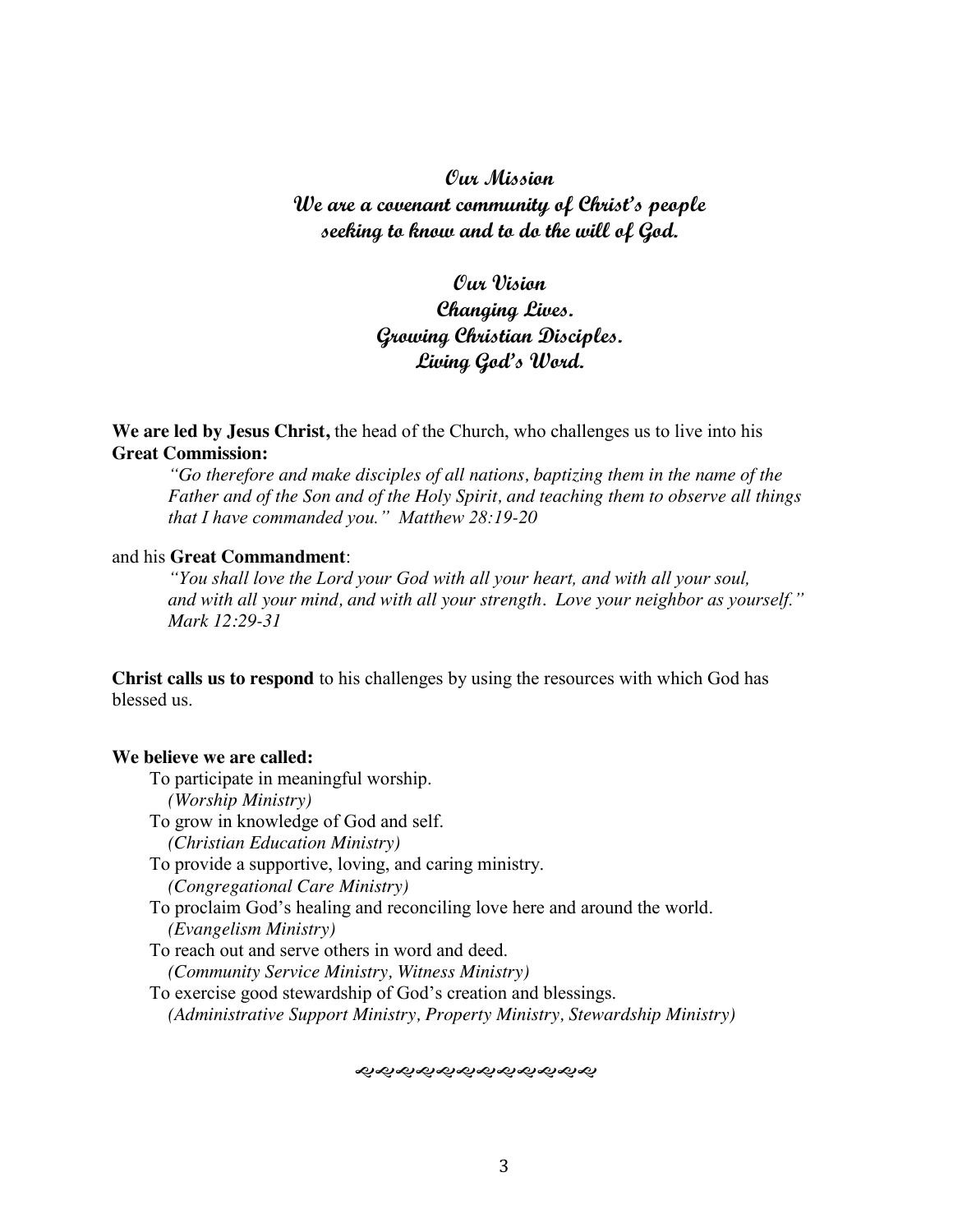**The Book of Order notes that**, "congregations should elect persons of wisdom and maturity of faith, having demonstrated skills in leadership and being compassionate in spirit." Bayside has a rich tradition of elders sharing their gifts and serving well. We express our heartfelt thanks to *Bob Allen, Jenny Conway (Class of 2014), Gary Crossman, Peggy Damuth, Terri Dannemann, Patrick Long (Youth Elder), Jacqueline Peters, and Janet Straddeck* for hearing God's call and responding with faithful service. We give thanks to God for how they all shared their time and talents.

જાજાજાજાજાજાજાજાજી

#### **Circle of the Saints**

*Eternal God, we praise your name for these and all your servants who have kept the faith, finished their course, and are at rest in you. Help us to abide in their fellowship and to follow their example, that, with them, we may share the feast that Christ has prepared for us all. We trust that you are with us always, O God, in our grief and our celebration. In the name of Jesus Christ, in whom love lives forever we pray. Amen.*

> Evelyn (Pete) Ander Andy Eddowes Jack Preston Lois Walsh Rose Hinson Patricia Burrell Don Cannell Betsy Thigpen Dolores White Bill Wentz Patricia Rudiger Don Duncan \* Robert Phelps \* Sandra Amaya \* Sophia Lopez \* Floyd (Ash) Lamm Roy Brun Iris Vergakis Murdoch

> > *\*Non members*

સ્વિએ સારી સારી સારી સારી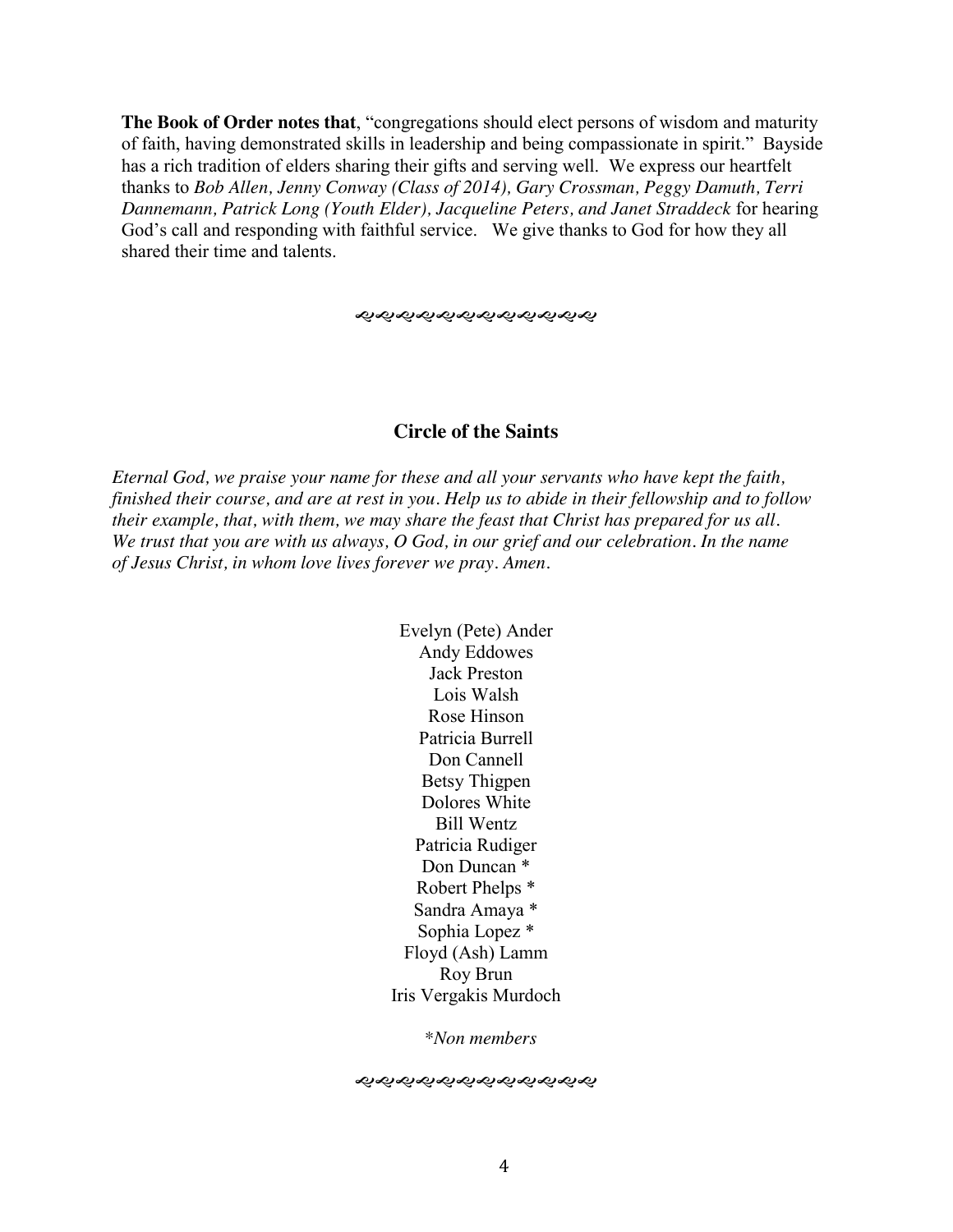# **Statistics and Budget**

| <b>Membership</b>             |    |             |
|-------------------------------|----|-------------|
| <b>Prior Active Members</b>   |    | 818         |
| Gains                         |    |             |
| New Members                   | 9  | 9.<br>$(+)$ |
| Losses                        |    |             |
| Transfers/Inactives           | 11 |             |
| Deaths                        | 13 | $24$ (-)    |
| <b>Current Active Members</b> |    | 803         |
| <b>Baptisms</b>               |    |             |
| Infant                        |    |             |

#### **Results of the Stewardship Campaign**

|                            | 2013      | 2014      |
|----------------------------|-----------|-----------|
| <b>Estimates of Giving</b> | 194       | -157      |
| <b>Estimated Income</b>    | \$681,933 | \$576,563 |

| <b>Budget</b>                 | 2013 Budget | 2013 Actual | 2014 Budget $*$<br>(Session Approved) | <b>Tentative Budget **</b><br>(Stewardship Ministry) |
|-------------------------------|-------------|-------------|---------------------------------------|------------------------------------------------------|
| <b>Estimates of Giving</b>    | \$681,933   | \$631,473   | \$576,563                             | \$576,563                                            |
| Other Income                  | 93,540      | 93,685      | 179,000                               | 179,000                                              |
| <b>Total</b>                  | \$775,473   | \$740,396   | \$755,563                             | \$755,563                                            |
| <b>Ministry Budgets</b>       |             |             |                                       |                                                      |
| <b>Administrative Support</b> | 550,000     | 471,949     | 550,000                               | 555,000                                              |
| <b>Christian Education</b>    | 16,500      | 15,590      | 16,500                                | 18,000                                               |
| <b>Community Service</b>      | 28,000      | 26,795      | 28,000                                | 25,000                                               |
| Congregational Care           | 3,000       | 3,813       | 3,000                                 | 4,000                                                |
| Evangelism                    | 6,000       | 4,778       | 6,000                                 | 4,800                                                |
| Property                      | 87,350      | 82,861      | 87,350                                | 78,000                                               |
| Session                       | 1,000       | 1,437       | 1,000                                 | $\theta$                                             |
| Stewardship                   | 5,550       | 6,660       | 5,550                                 | 4,200                                                |
| Witness                       | 75,650      | 71,428      | 76,650                                | 65,850                                               |
| Worship                       | 27,850      | 24,819      | 27,850                                | 14,350                                               |
| <b>Total</b>                  | \$800,900   | \$710,130   | \$800,900                             | \$769,200                                            |

- **\* One quarter of budgeted expenses has been approved by Session to be expended in the first quarter of 2014.**
- **\*\* Session requires a balanced budget. Stewardship Ministry is working with each ministry to resolve the difference between projected income and budgeted expenses.**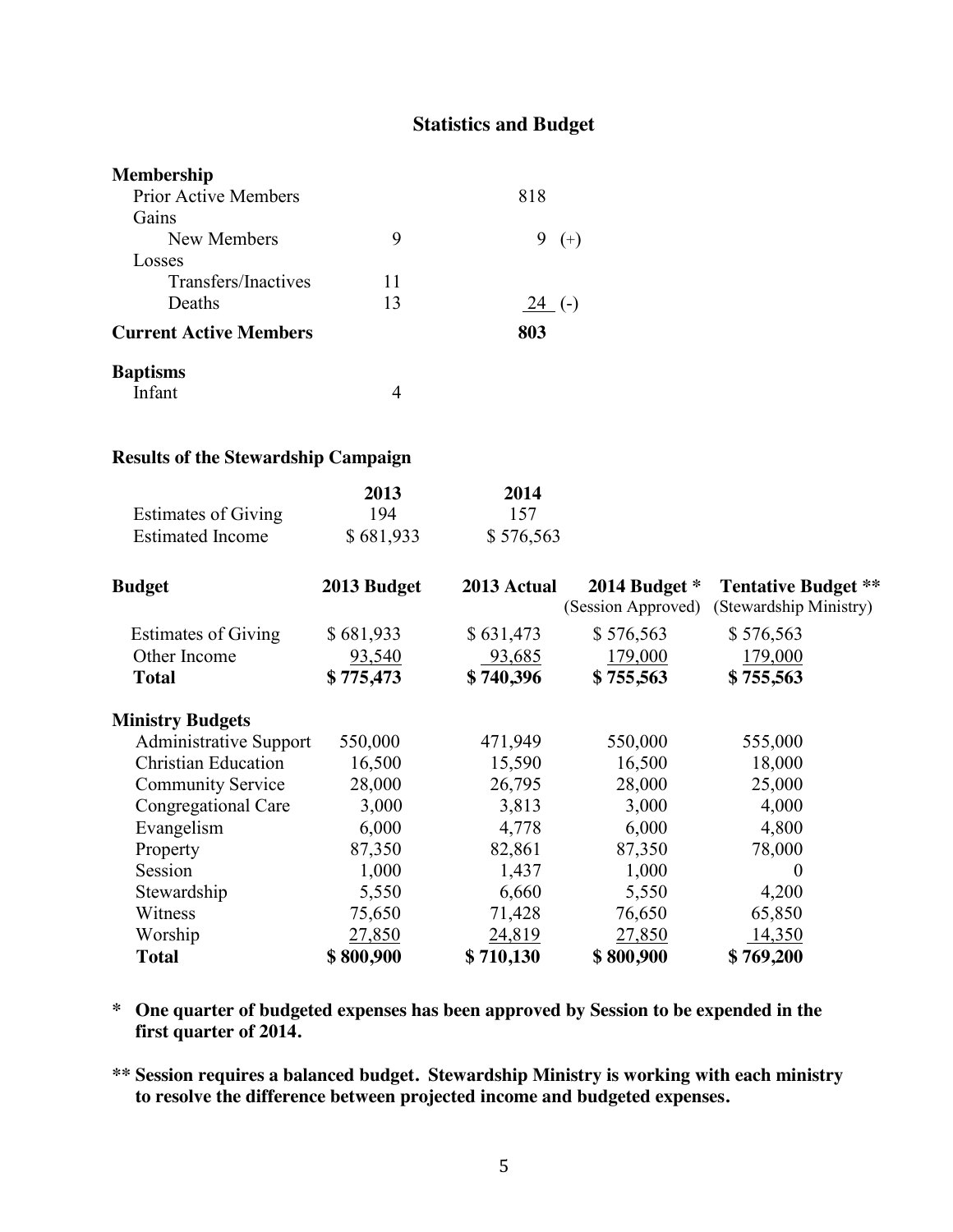### **Churchwide Nominating Committee 2014**

"Ruling elders and deacons shall be nominated by a committee elected by the congregation*,*  drawn from and representative of its membership. Congregations may provide by their own rule for a congregational nominating committee, provided that the committee shall consist of at least three active members of the congregation, and shall include at least one ruling elder who is currently serving on the session. The pastor shall serve ex officio and without vote." *(Book of Order G-2.0401)*

| Gary Crossman             | Congregation at Large |
|---------------------------|-----------------------|
| Louise Gordon             | Congregation at Large |
| Mary Hubbard              | Session               |
| Paula Jesberg             | Congregation at Large |
| Ashley McLeod             | Presbyterian Women    |
| Chris Viano               | Session               |
| Rev. Dr. David N. Rollins | Pastor (Ex Officio)   |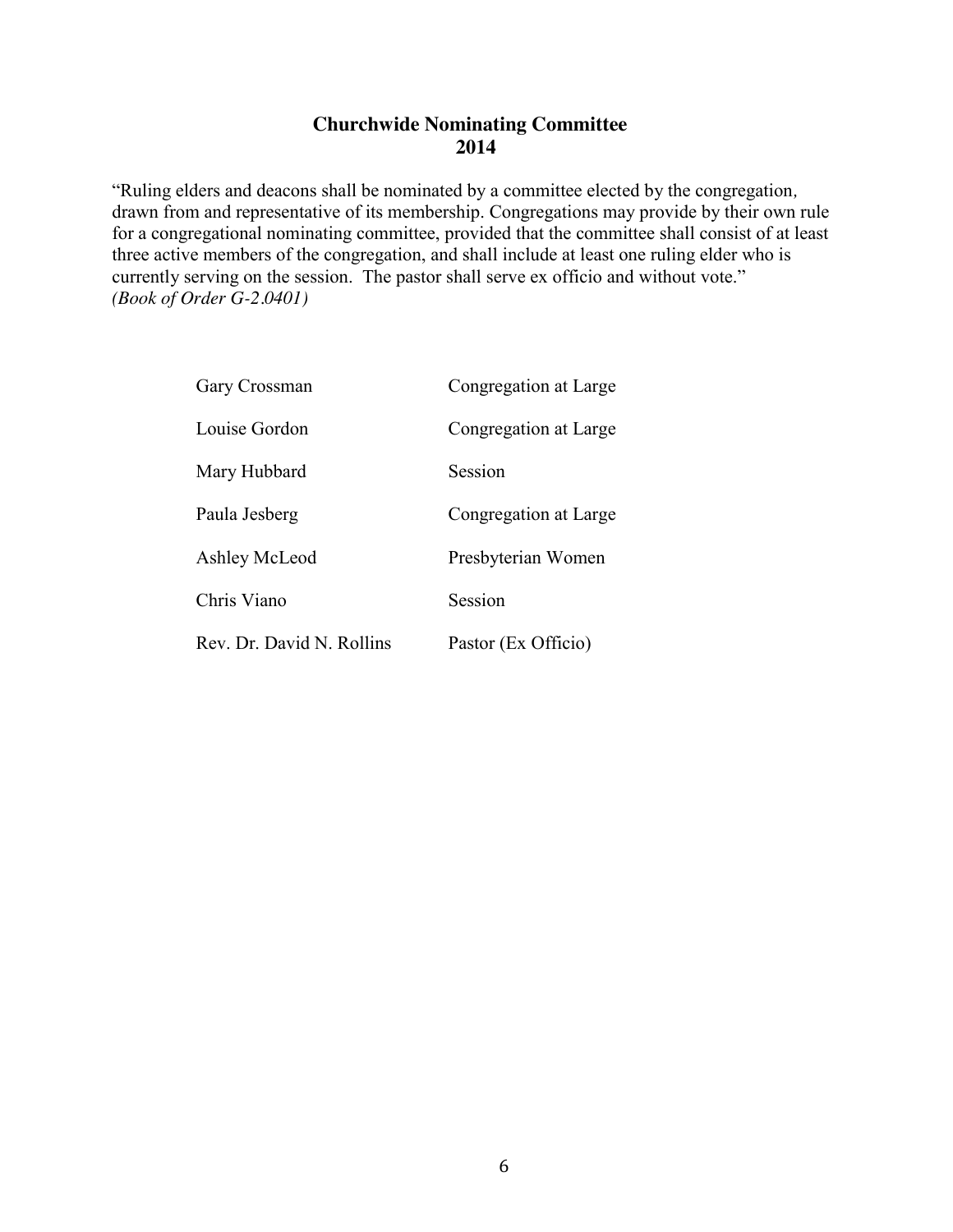#### **Terms of Call**

*(No congregational vote is required – informational purposes only)*

# *Rev. Dr. David N. Rollins*

|                                       | 2013         | 2014          |
|---------------------------------------|--------------|---------------|
| <b>Effective Salary</b>               |              |               |
| <b>Cash Salary</b>                    | \$<br>53,550 | \$<br>53,550  |
| <b>Housing</b>                        | 35,700       | 35,700        |
| <b>Total Effective Salary</b>         | 89,250       | 89,250        |
| <b>Pension Dues</b>                   | 29,452.50    | 31,238 (Est.) |
| <b>SECA (FICA)</b>                    | 6,828        | 6,828         |
| <b>Professional Reimbursement</b>     | 5,000        | 5,000         |
| <b>Continuing Education Allowance</b> | 2,500        | 2,500         |
| <b>Supplemental Benefit Package</b>   | 3,500        | <u>3,500</u>  |
| <b>Total Cost to the Church</b>       | \$136,530.50 | \$138,316     |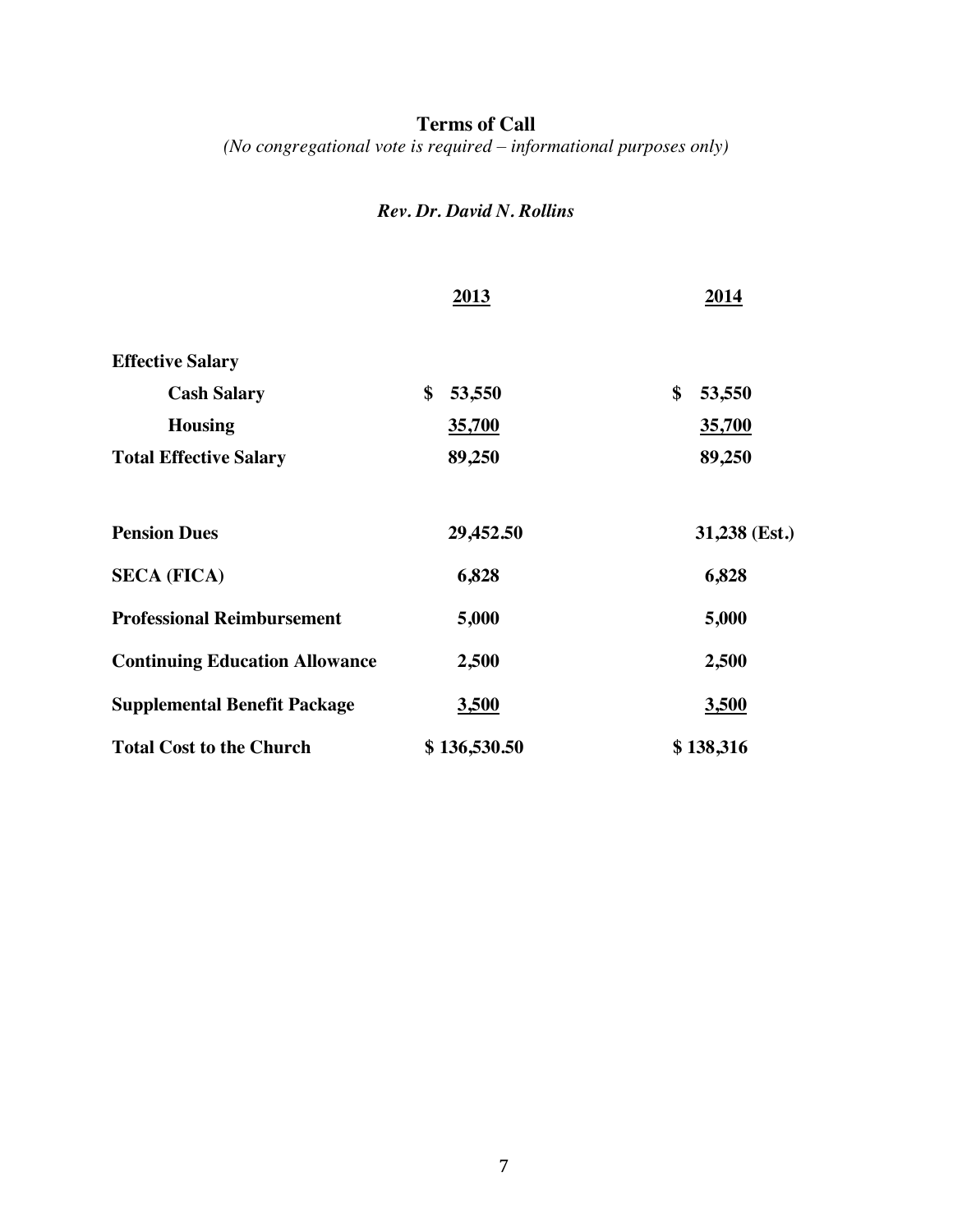# **Terms of Call**

*(No congregational vote is required – informational purposes only)*

# *Rev. Kathryn R. Rascoe*

|                                       | 2013         | 2014          |
|---------------------------------------|--------------|---------------|
| <b>Effective Salary</b>               |              |               |
| <b>Cash Salary</b>                    | \$<br>28,600 | \$<br>28,600  |
| <b>Housing</b>                        | 14,400       | 14,400        |
| <b>Medical Reimbursement</b>          | 5,000        | 5,000         |
| <b>Total Effective Salary</b>         | 48,000       | 48,000        |
| <b>Pension Dues</b>                   | 15,840       | 16,800 (Est.) |
| <b>SECA (FICA)</b>                    | 3,672        | 3,672         |
| <b>Professional Reimbursement</b>     | 3,200        | 3,200         |
| <b>Continuing Education Allowance</b> | <b>1,500</b> | <b>1,500</b>  |
| <b>Total Cost to the Church</b>       | \$72,212     | \$<br>73,172  |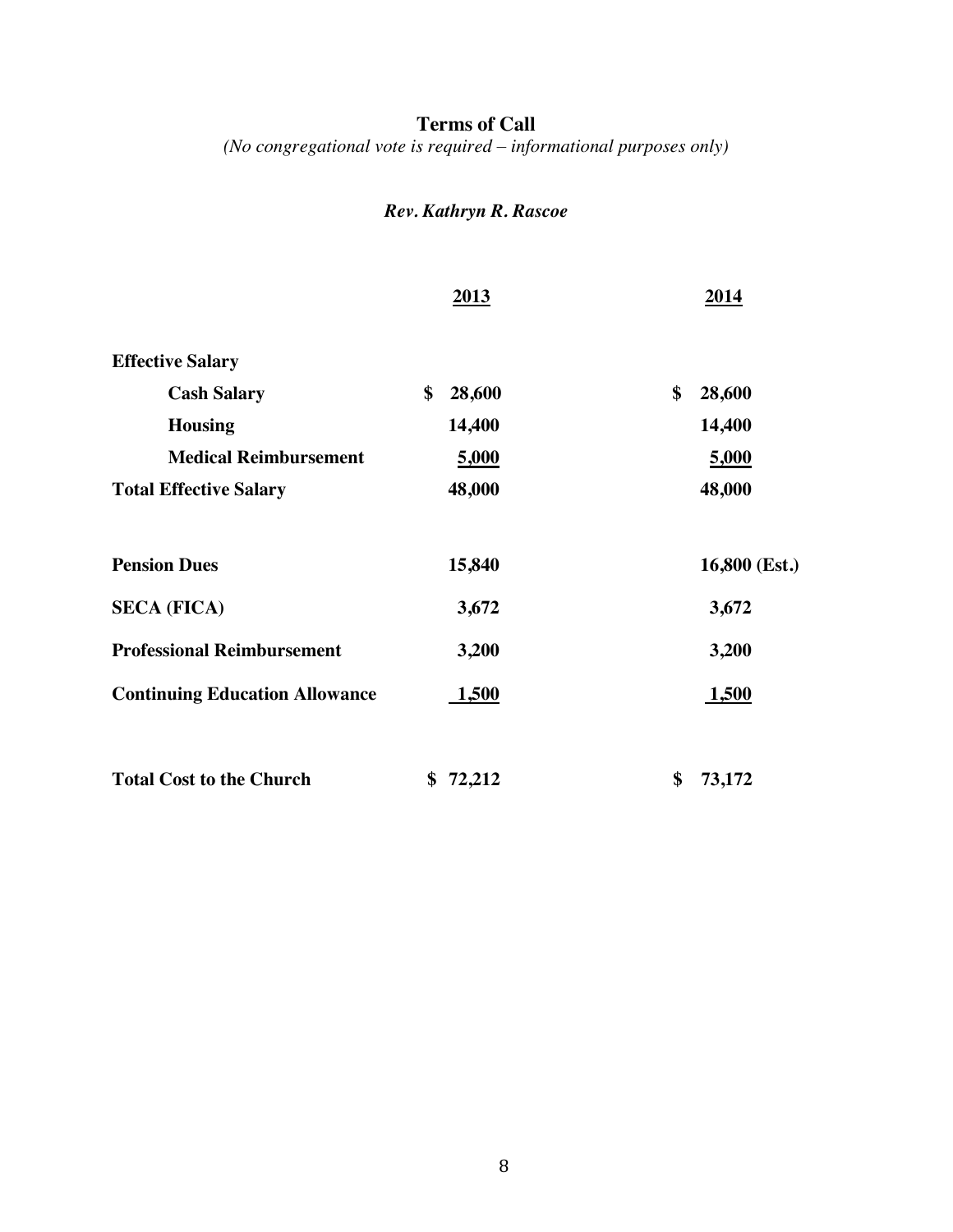**Report of the Pastor Head of Staff** *Rev. Dr. David N. Rollins*

2013 was an incredible year in the life of Bayside Presbyterian Church. We ended 2012 and began 2013 short-staffed. The search for our new Director of Christian Education and a new Associate Pastor picked up steam as the year began. Through a great deal of work, phone calls, interviews, and prayers God led us to two incredible people and God led those two incredible people here. Kim Coyle, our D.C.E. began in June, Associate Pastor Kate Rascoe joined us in August, and Tiffany Wilson came on board as a part-time receptionist in July. I believe Bayside is truly blessed to have such a remarkable ministry team in place. I know you have already witnessed their gifts for ministry and I look forward to serving with them in the years to come.

In terms of continued growth and development, I attended the Presbyterian Evangelism Conference in January, and Worship and Music Conference in June. I consider myself a lifelong student. I believe both congregations and pastors benefit from continuing education. The time I spend at conferences, in classes, and around the dinner table or coffee pot with colleagues helps to strengthen my gifts and nurture my spirit. Both are essential to my health and effectiveness as a pastor.

I helped facilitate the youth group's return to the Montreat Youth Conference. We packed a house and had a great deal of fun as we learned more about God and each other. Montreat is one of those thin spaces – a place where I feel closer to God. I am excited that participation in the youth conferences has steadily grown here at Bayside.

One of the highlights of 2013 was the study of *The 5 Practices of Fruitful Congregations*. The study was well-attended and the catalyst for a number of new things including but not limited to, The Radical Hospitality Campaign, Faith Inclusion Network, and MOPs (Mothers of Preschoolers.) The *5 Practices* continue to guide us as we seek to live into our vision: Changing Lives | Growing Christian Disciples | Living God's Word. I am excited about what God has done, and is doing in and through the congregation at Bayside. I am excited to live into the future that God has in store for us.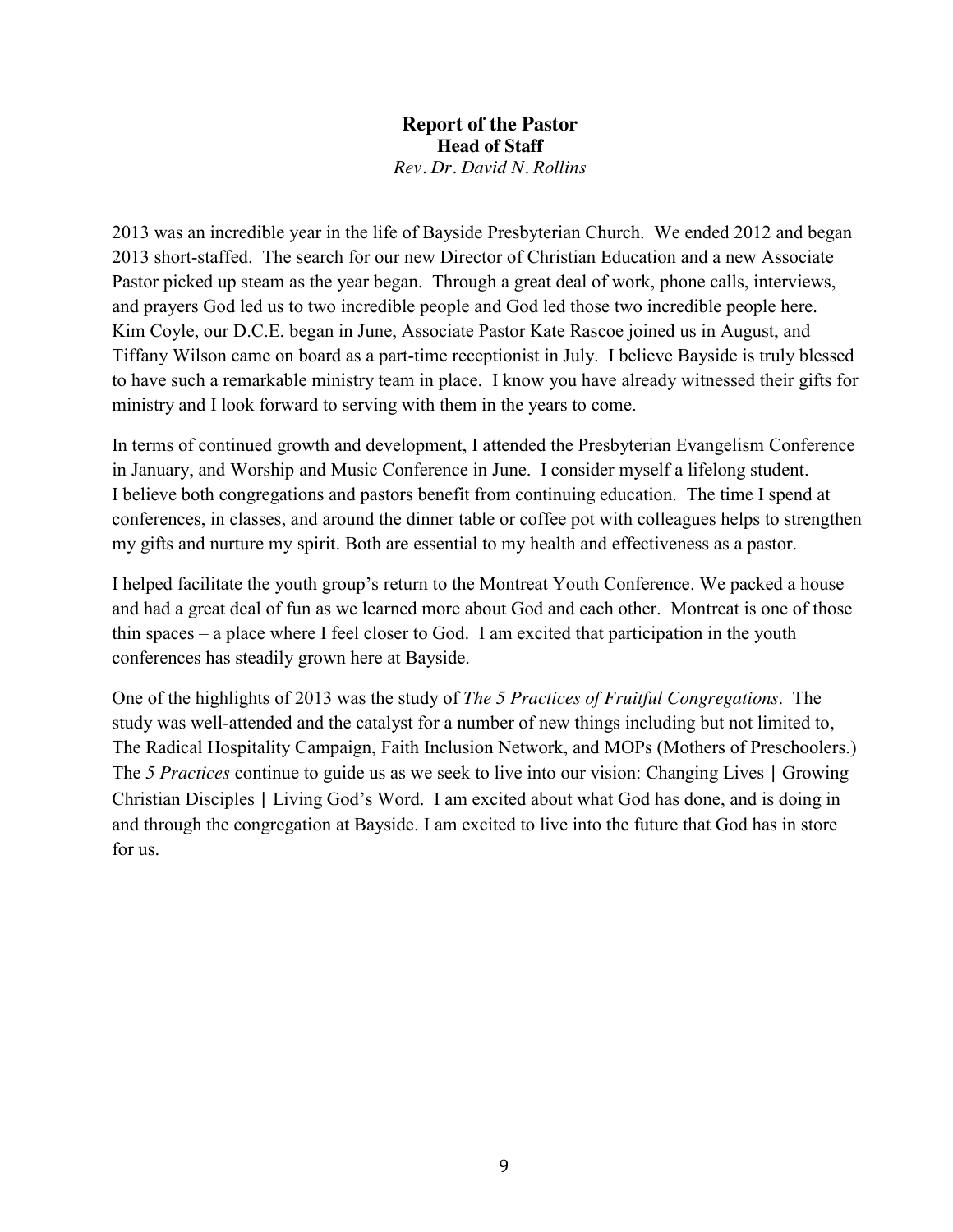#### **Report of the Associate Pastor** *Rev. Kate Rascoe*

Since arriving at Bayside in late August, I have been very busy! Most importantly, I have taken the time given me to get to know you as a congregation. From the very beginning, this has felt like "home" – a family of faith that both comforts me and challenges me. I hope, with time, that Bayside will feel the same of me. There is no aspect of the church's life that I am not interested in, but below is what I have been able to give my attention to so far:

**Weekly worship** – working with worship staff to plan and implement weekly worship, including preaching once a month and adding ideas for liturgy most weeks.

**Pastoral Care** – hospital and homebound visits, contact with those in need of care, inclusion on the prayer chain. Intentionally blending elements of traditional pastoral care into corporate worship. Planning and implementing special worship experiences with a focus on healing and wholeness, for example, Longest Night Worship.

**Outreach to Preschool** - both the staff and families - through Christian education, fellowship, and worship. I lead Preschool Chapel once a week, attend some field trips, and special programs. Planned and implemented Bright Star Worship, a family-friendly Advent worship experience that was timed at the preschool dismissal. We had 10 families attend! I have also led devotions for Preschool staff meetings. I am the staff liaison to the Mothers of Preschoolers (MOPs) chapter that meets at the church twice a month.

**Evangelism Team** – exploring the catechumenate process of making disciples; reevaluate how we greet visitors; revived membership class with Christian Education; put more hospitality and evangelism into the Living Nativity; exploring Session's responsibility to "inactive" members.

**Community Outreach -** Incorporating our outreach efforts in our weekly worship, especially through prayer; added a prayer of blessing to the Thanksgiving baskets; coordinated a staff presence daily during shelter week; serving on planning team for our Community Outreach Weekend.

**Congregational Care -** Liaison to Stephens Ministry – attending training in January. Willingly got dunked at the annual church picnic! Continuing to help support the ministries under the team's umbrella.

**Continuing education –** Couples in Ministry – a conference that my husband and I founded that meets the needs of clergy couples and their families. CREDO – a clergy renewal retreat put on by the Board of Pensions, that helped me set personal and professional goals.

Again, the most important "task" I have had for the last four months has been to get to know you and to see how Christ is working in and through you! Thank you for your prayers as my family has relocated. Thank you for opening yourselves to my care and direction. Thank you for your hospitality and generosity. Thank you for your willingness to follow Christ through me. And, thank you for continuing to introduce yourselves – I'm *STILL* learning names!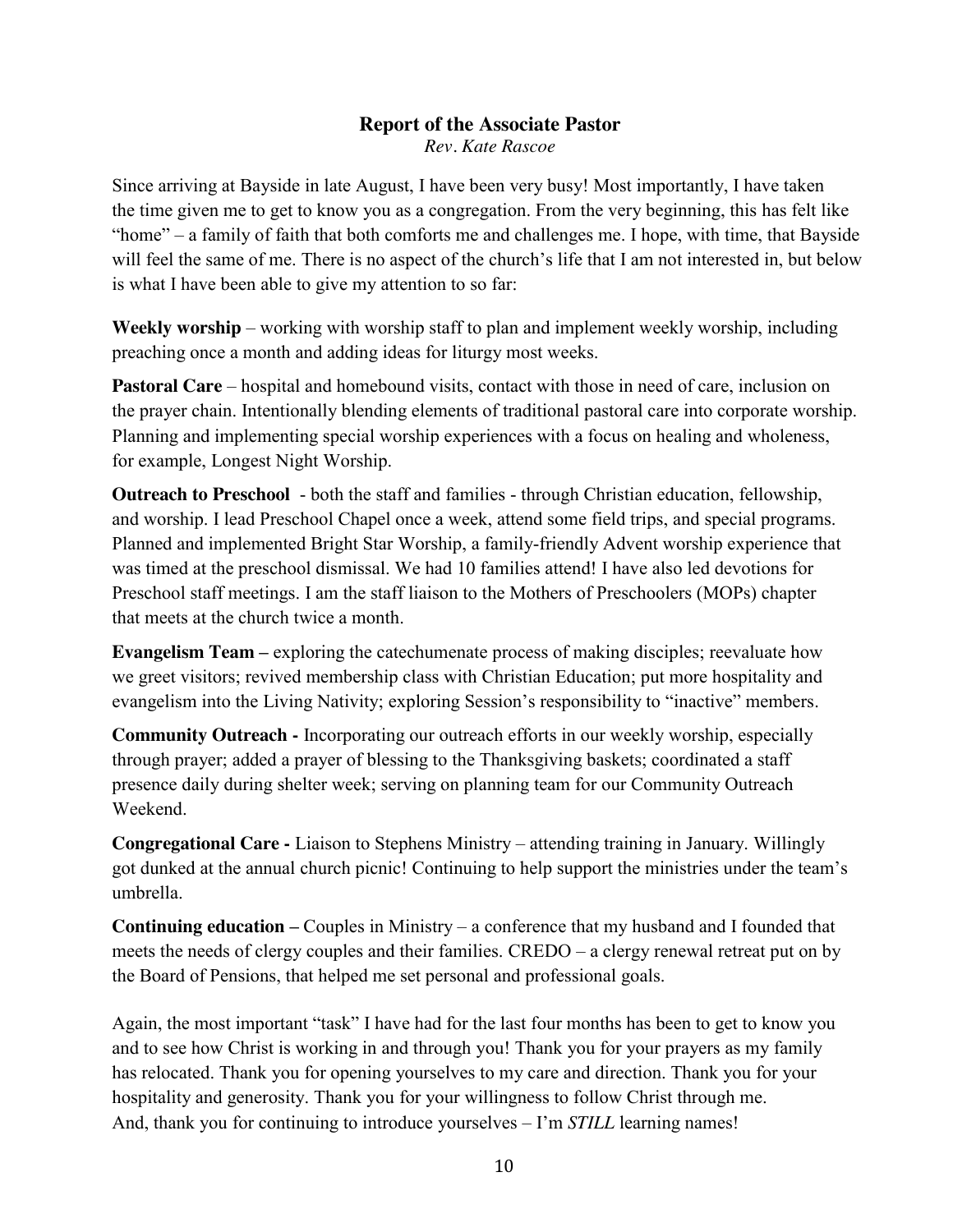#### **Report of the Director of Music Ministries**

*Catherine M. Grant*

I greet you in the name of Jesus Christ, our Lord and Savior. All our efforts in Music Ministry are given to the glory of God, and to lift up our gratitude for the gift of life that we have been given. May our efforts continue to reflect this gratitude.

The following lists reflect some of the areas of responsibility for the Director of Music Ministries:

#### Continuing:

Continuing core duties: choir, bells, children, worship planning

Areas of focus:

Continue growth in musicianship of our sanctuary choir

Continue growth in musicianship of our bell choir

Continue working with new ringer bell choir

Continue to develop section leaders, recruit when necessary

Continue to encourage congregation to participate fully and passionately in worship

- Continue to monitor status of musical instruments: pianos, organ, bells, contemporary instruments
- Continue to work with audio/visual people to ensure equipment is in good working order - recruit more soundboard operators.
- Continue to encourage singers and ringers to participate in classes, workshops, and conferences to help them grow in their skills.
- Continue to work with Choir, Praise Team Director and Praise Team to bring quality music to combined services.
- Continue to work with Children's Ministry Discipleship Team for children's music in JAM and VBS, and others as needed

#### New:

- Wonderful new ideas from new staff members work with them to understand and incorporate music ministry when needed
- Work with staff to help communication, especially about the bulletins and worship services

Encourage Bayside to consider the new Presbyterian hymnal, *Glory to God*.

I thank the congregation, Session, and staff for their continuing support of Music Ministries at Bayside Presbyterian Church ~ *Soli Deo Gloria!*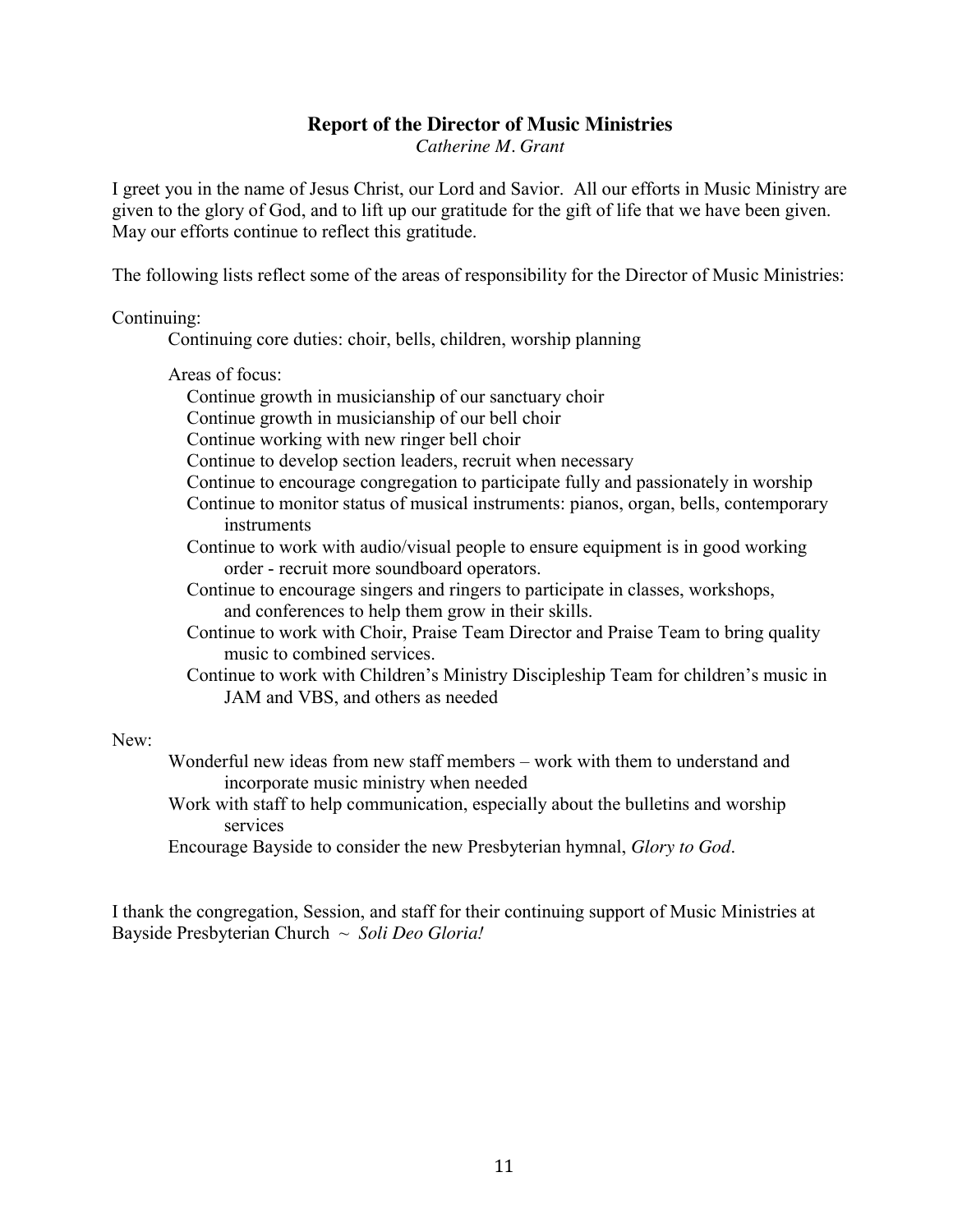# **Report of the Director of Christian Education**

*Kim Harper Coyle*

*…and you shall love the LORD your God with all your heart, and with all your soul, and with all your might. And these words which I command you this day shall be upon your heart; and you shall teach them diligently to your children, and shall talk of them when you sit in your house, and when you walk by the way, and when you lie down, and when you rise. —Deuteronomy 6:5-7*

I cannot believe that I have been here for six months! It just seems like yesterday that I walked into the offices of Bayside Presbyterian Church to begin a call to serve God and you, my colleagues in ministry. You have welcomed me into your homes, volunteered when I needed you, brought food, prayed with and for me, and jumped into ministry with me—with both feet. Thank you!

Shortly after my arrival, Vacation Bible School was upon us. Fellowship Hall became our Castle and the kids learned to Stand Strong for God! Children learned to stand strong in God's power with help from: God's Love, Family and Friends, Prayer, Trusting God, and the Bible. Thanks to all of the adults and teens who made VBS such a fun place to experience God's love!

In August the Christian Education Ministry published our Fall Program Guide to help visitors, regular attendees and BPC members learn about the opportunities for discipleship through education, mission, and fellowship. New classes were selected and teachers were recruited: Jesus through Middle Eastern Eyes, Animate: Faith, Echo the Story (High School), re:form, Ancestors (Middle School), re:form (Confirmation class), FaithWeaver (children). Favorites stayed the same: The Present Word, The Wired Word, Everyday Life, Verse by Verse. Live from Studio K (Children's Church) and the Faith Inclusion Network were offered during the 11 a.m. worship service. For FIN we focused on a worship support classroom for parents of children with special needs, and have one family that uses the classroom regularly. In addition, we now have Play and Worship in childcare. Middle School Fellowship, now known as LOL: Live Out Loud has its own time on Wednesday nights. JAM continued on Wednesday nights with the FaithWeaver Friends curriculum. Sunday lessons are reinforced in new ways midweek through skits, music, mission and crafts. Wednesday night dinners were brought back to feed all of those hungry kids! High School Fellowship, NevaeH, continued on Sunday nights, and dinner is served once again. Quick Wits, our mental fitness program, MOPs, Financial Peace University, and Finding Faith in Children's Books were offered during the week. Sisters in Spirit continued to meet on Tuesday mornings. September was a very busy month at Bayside.

Each curriculum change or addition was made thoughtfully and prayerfully. We chose the children and youth curriculum so that our children and teens will have knowledge of the stories and the saving acts of God in the Bible. Our goal is to teach our youth and our children to apply their faith to their lives and help them to live each day as God intends. Having faith means not just knowing about God, but using what we know to make decisions that come our way.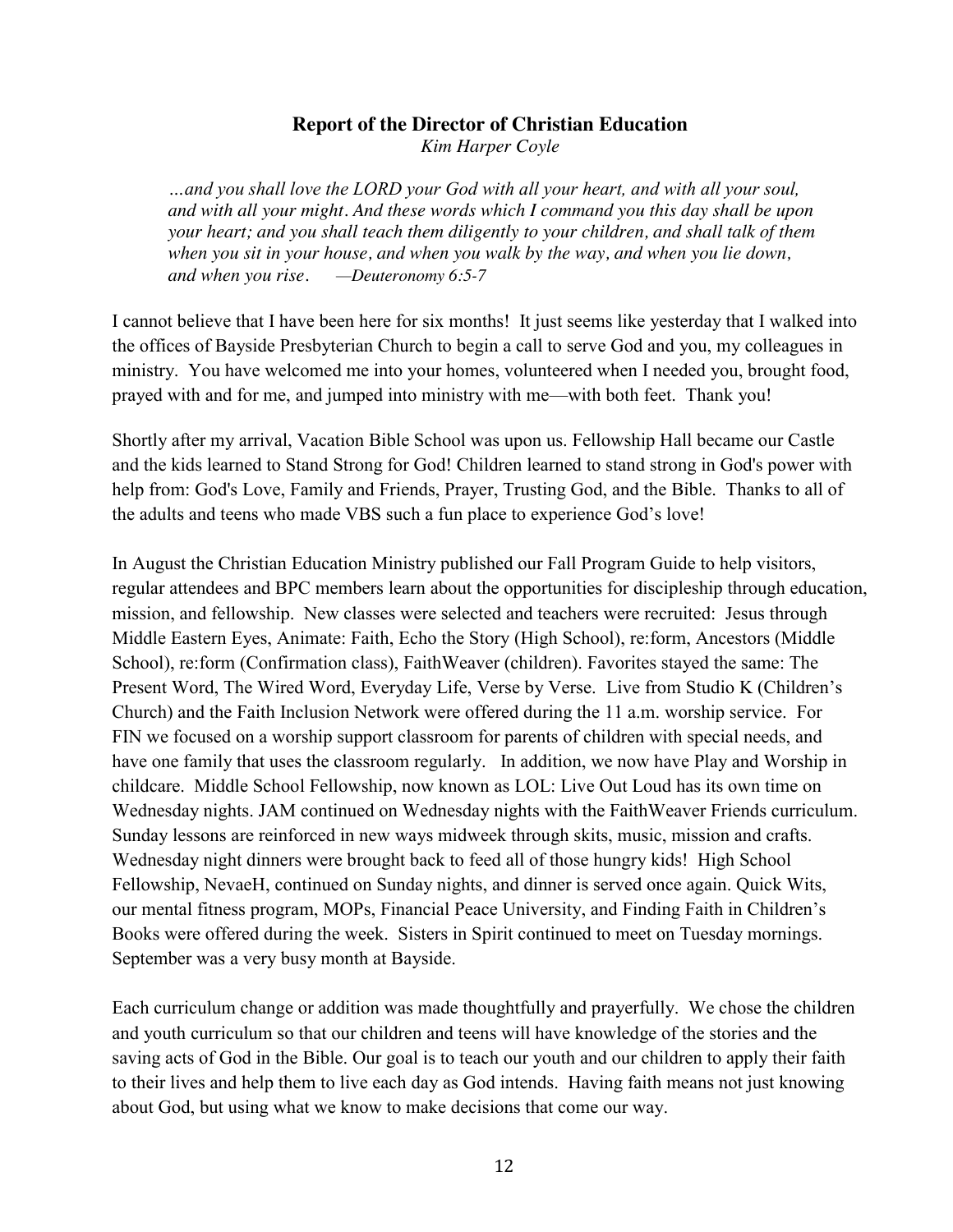Christian Education Ministry also emphasized relationships. The process of getting acquainted, enjoying one another's company, having fun, growing closer, and forming a bond of love and devotion is one that gives us clues to a faithful relationship with God.

In October, First Friday: Parents' Night Out debuted. It is a monthly evening of safe, low-cost childcare at church. First Friday meets on the first Friday of the month, October through May, from 6 to 9 p.m. We eat pizza, play games, make things, and watch a movie while the parents are having a night out together. Most of our parents are from Bayside's preschool. We are pleased to be able to offer a service that helps to meet their needs.

Also in October, the program staff took part in a half day staff retreat that focused on team building and planning through Advent. I hosted the staff in my home. Bayside celebrated its  $60<sup>th</sup>$  birthday with cake at both services. The preschool children trick-or-treated through the church offices in their Halloween costumes.

In November Bayside celebrated Children's Sabbath, a Sunday set aside to engage people of faith in improving the lives of children and their families by working toward justice. I taught a class on the sacraments of baptism and communion for the children of the church. In addition to all that occurs monthly, Christian Education, as well as the entire church, began preparing for the arrival of Advent. The youth assisted at the winter shelter by serving as greeters to our guests and serving both a breakfast and dinner during the week.

December brought Advent. In worship and study we remembered the beginning of the liturgical year and began preparing for the birth of the Christ child. We distributed Advent devotionals to the children, youth, and adults for use at home to help us remember the importance of the season. Advent studies met on Wednesday nights and Advent Vespers followed the study in December. Associate Pastor Kate Rascoe and I led the Celtic Christmas, a worship service for women that combined poems and prayers, Scripture and song, all in the Celtic tradition. It was a meaningful service for all who attended. Youth Group exchanged gifts and enjoyed each other's company at the traditional Regressive Dinner; LOL went out for ice cream—fried Oreo sundaes actually and exchanged Christmas presents. JAM's Christmas party was a rockin' good time! The youth and I took part in the Living Nativity. Kate Rascoe and I led the Family Christmas Eve Service of Candlelight and Communion.

In addition to my duties as DCE, I take part in the Time with the Children during worship, prepare the PW Moderators for their monthly lesson, and meet with the Circles as well as the various ministries as our work overlaps. One of the joys of my day is visiting with members.

The Christian Education Ministry would not run smoothly without the help of all of our volunteers. They cut, glue, decorate, fold, bring snacks, shop, sort, put things away, copy, print, create, and of course—teach. Thank you from the bottom of my heart! *(Continued)*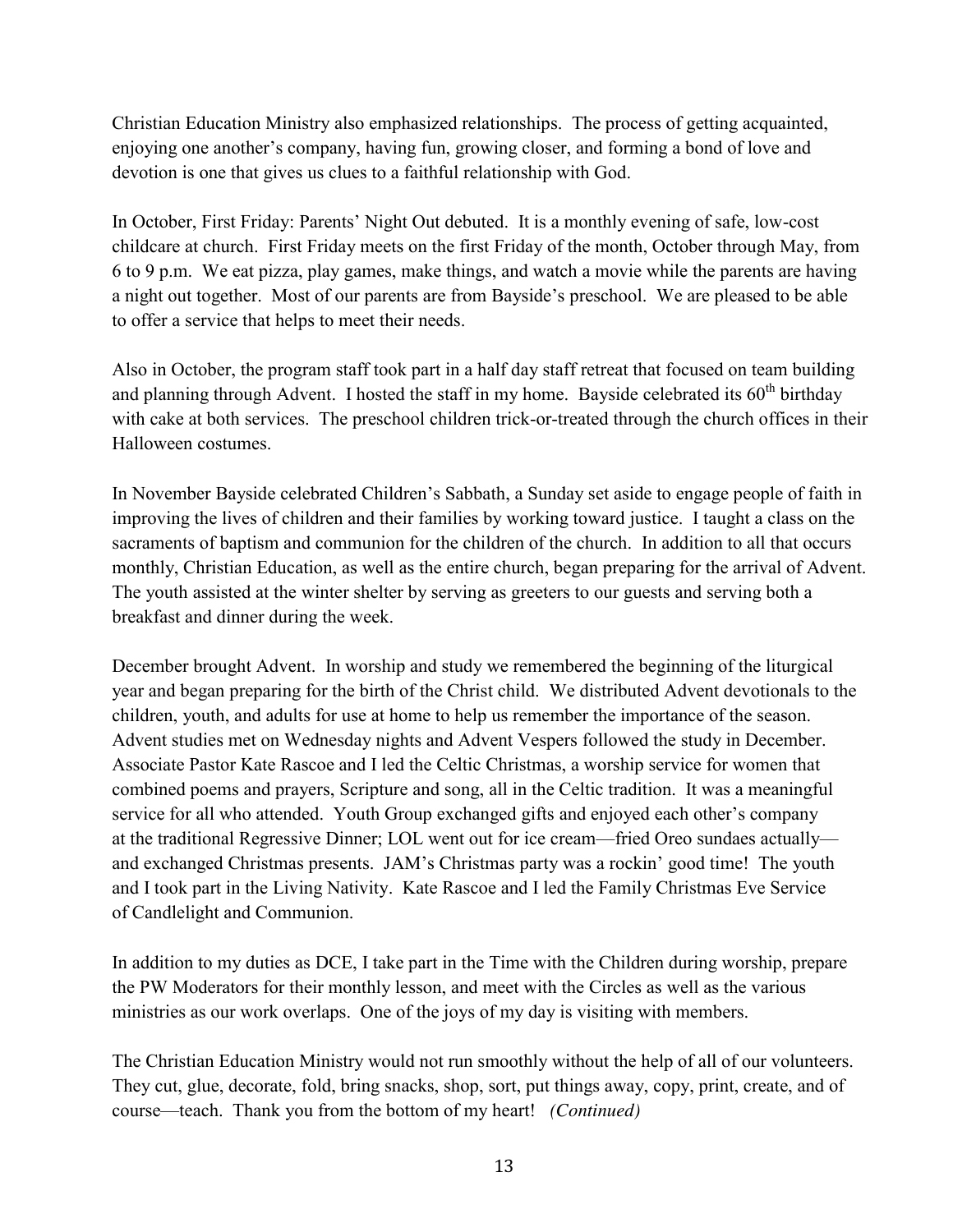I would be remiss if I did not thank all of the members of the Christian Education Ministry as well as our Church Administrator, Linda Godoy, and our receptionist Tiffany Wilson. The success of our programming is largely due to the hard work, enthusiasm, and extraordinary talent of its members. Their willingness to "do" allows me to "direct." Together we hope to grow our program even more next year!

I am honored to serve you. Each one of you holds a special place in my heart as we work individually and as a community of believers to further God's Kingdom. Thank you for your support and thank you especially for walking with me as we strive to be the hands and feet of Christ.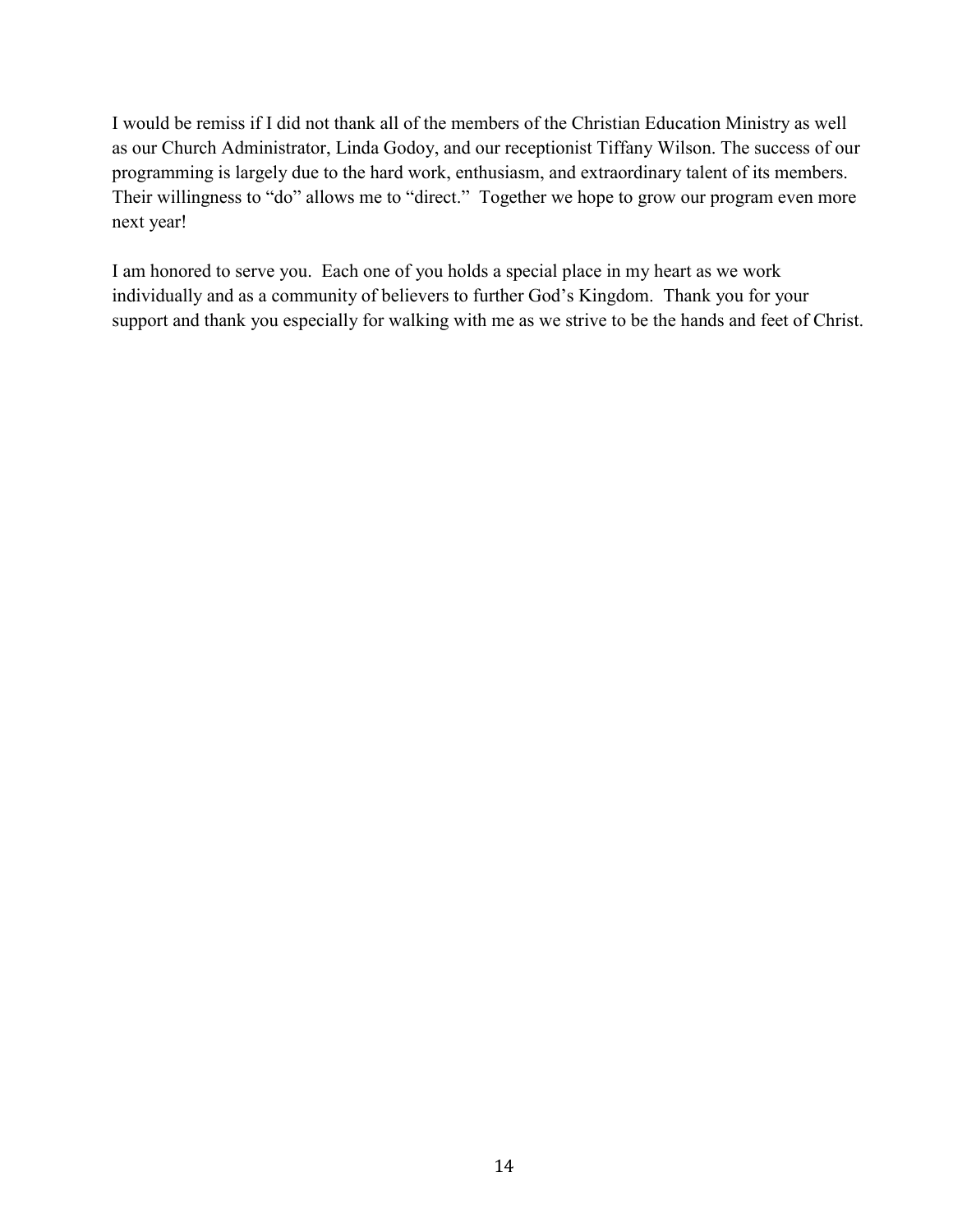## **Report of the Director Bayside Preschool** *Kathy Armstrong*

Bayside Presbyterian Preschool and Kindergarten had a great year of learning, sharing, singing, reciting and fun. Our Annual Fall Registration began on Wednesday, January 23 for the 2013 – 2014 school year. When preschool started in September, all of our preschool classes were full as well as our kindergarten class. We had 183 out of 183 spots filled which means 100% enrollment from early September until the end of December. The following list shows some of the more interesting things we accomplished during 2013:

- 1. For our Community Service Projects, we collected toothbrushes and toothpaste, Easter baskets and fillers, school supplies, new white socks for the homeless, Thanksgiving turkeys and food items and Christmas Stockings and stuffers, some of which went to help out at St. Columba Ministries. We also collected animal food and supplies and donated the items to VB SPCA.
- 2. In March, the preschool celebrated transportation with our annual Transportation Fair on Friday, March 22. The children enjoyed learning about many types of vehicles including a bus, a police car, a boat, trucks, cars and a VB fire truck and garbage truck. Thanks to all who participated.
- 3. Ms. Katie directed the children in all of our 3's, 4's and kindergarten classes in our spring program on transportation on May 9 and our Christmas program, "The Reason for the Season" on December 5.
- 4. The Preschool hosted 3 summer camps during our summer break which included "Outer Space" in June, "Wild Animals" in July, and "Science Fun" in August. The first 2 camps had 100% enrollment and everyone had lots of learning and summer fun.
- 5. The Preschool classes all enjoyed special visitors which included "Buckets" the fire safety clown in April, the "Bird Lady" Nancy Cooper in April, the Virginia Aquarium in May and Santa in December.

All of our staff, children and their families are thankful for being a part of Bayside Presbyterian Church and are looking forward to a great New Year here at Bayside.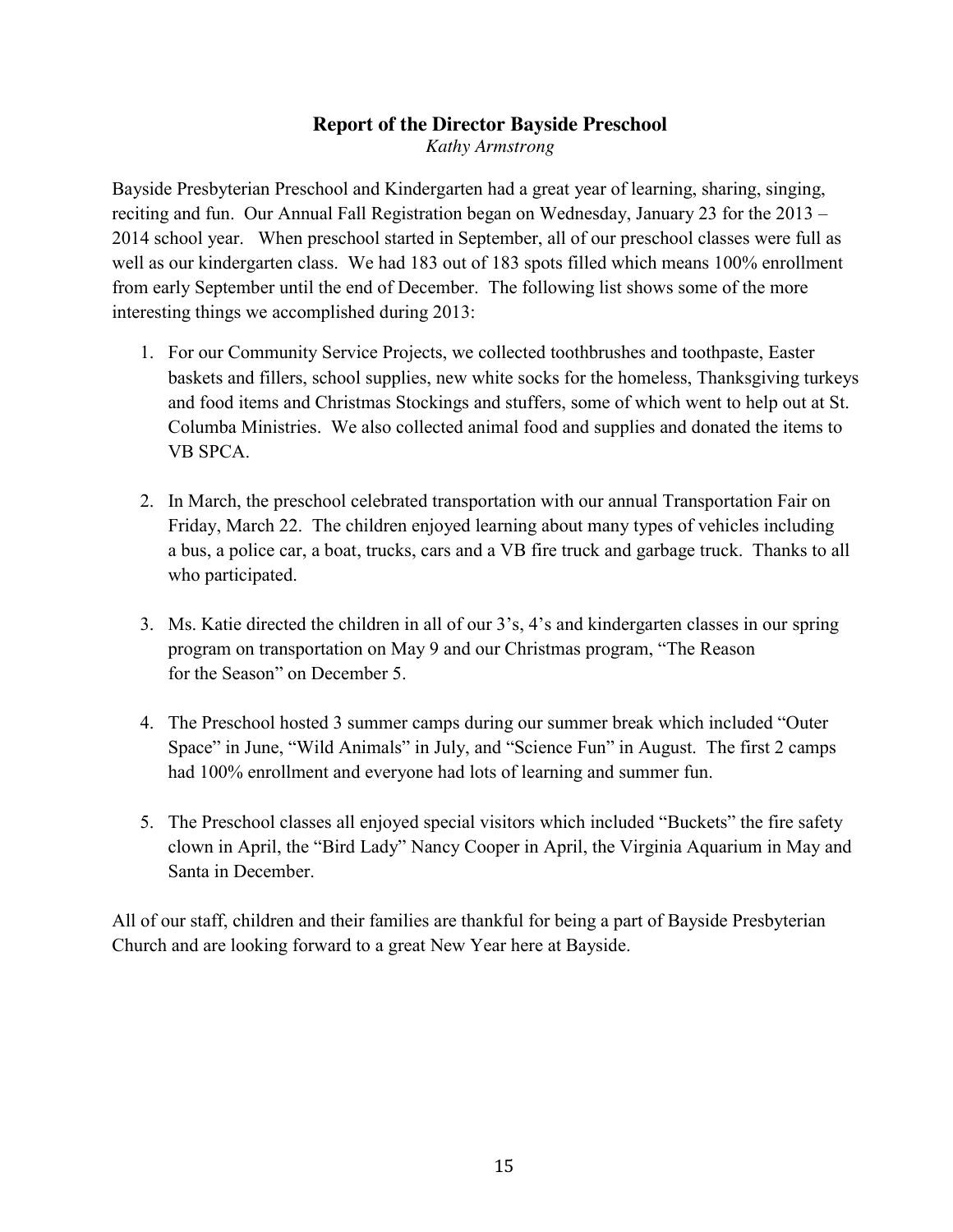### **Administrative Support Ministry**

*William Graves, Moderator*

The Administrative Support Ministry is responsible for ensuring that Bayside has the appropriate staff to support the mission and vision of the church. In coordination with other ministries, they provide support, guidance, performance reviews, and strive to ensure effective communication among all staff members.

#### **Ministry Team**

William Graves, Moderator (Elder) Janet Baker Clint Damuth Jack Hamilton Cherie James (Elder) John Jeffcoat Amanda Long

Administrative Support Ministry has worked to support the staff at Bayside Presbyterian Church. Each staff member is assigned a liaison from the Ministry. The liaison's role is to be a point of contact for the staff, to provide guidance and support.

Rev. David Rollins – William Graves Rev. Kate Rascoe – Amanda Long Rev. Kate Rascoe – Jack Hamilton Linda Godoy – Cherie James Linda Godoy – Cherie James Kim Coyle – Amanda Long Kim Coyle – Amanda Long Katie Grant – Clint Damuth Kate Grant – Clint Damuth Saul Fox – Clint Damuth Saul Fox – Clint Damuth Eugene Towler – Janet Baker Eugene Towler – John Jeffcoat David Black – Janet Baker David Black – Janet Baker Tiffany Wilson – William Graves Tiffany Wilson – Amanda Long

**Liaisons for 2013 were as follows: Liaisons for 2014 are as follows:** Kathy Armstrong – Amanda Long Kathy Armstrong – Ernestine Middleton

Administrative Support Ministry conducted yearly appraisals for 2013. The appraisals are a time to provide the staff feedback on their performance, set goals for the next year and to review the job description to ensure it is still relevant and in support of the mission of the church.

The Ministry continued to support the Bayside Presbyterian Preschool and received monthly reports from its director, Kathy Armstrong. We worked with the Associate Pastor and Director of Christian Education Committees in their search and welcoming process. This year we contracted for a phone tree service to communicate with our congregation in the event of schedule changes or emergencies.

#### **The following are the ministry goals:**

- 1. Conduct yearly staff evaluations and goal setting.
- 2. Provide staff support through quarterly meetings with staff liaisons and monthly touch points.
- 3. Provide quarterly staff appreciation events including an annual church-wide staff appreciation dinner.
- 4. In support of individual staff goals, provide the necessary ways and means for continuing education and training.
- 5. Through coordination with other ministries, continue to evaluate the staffing needs to support the church's mission and vision.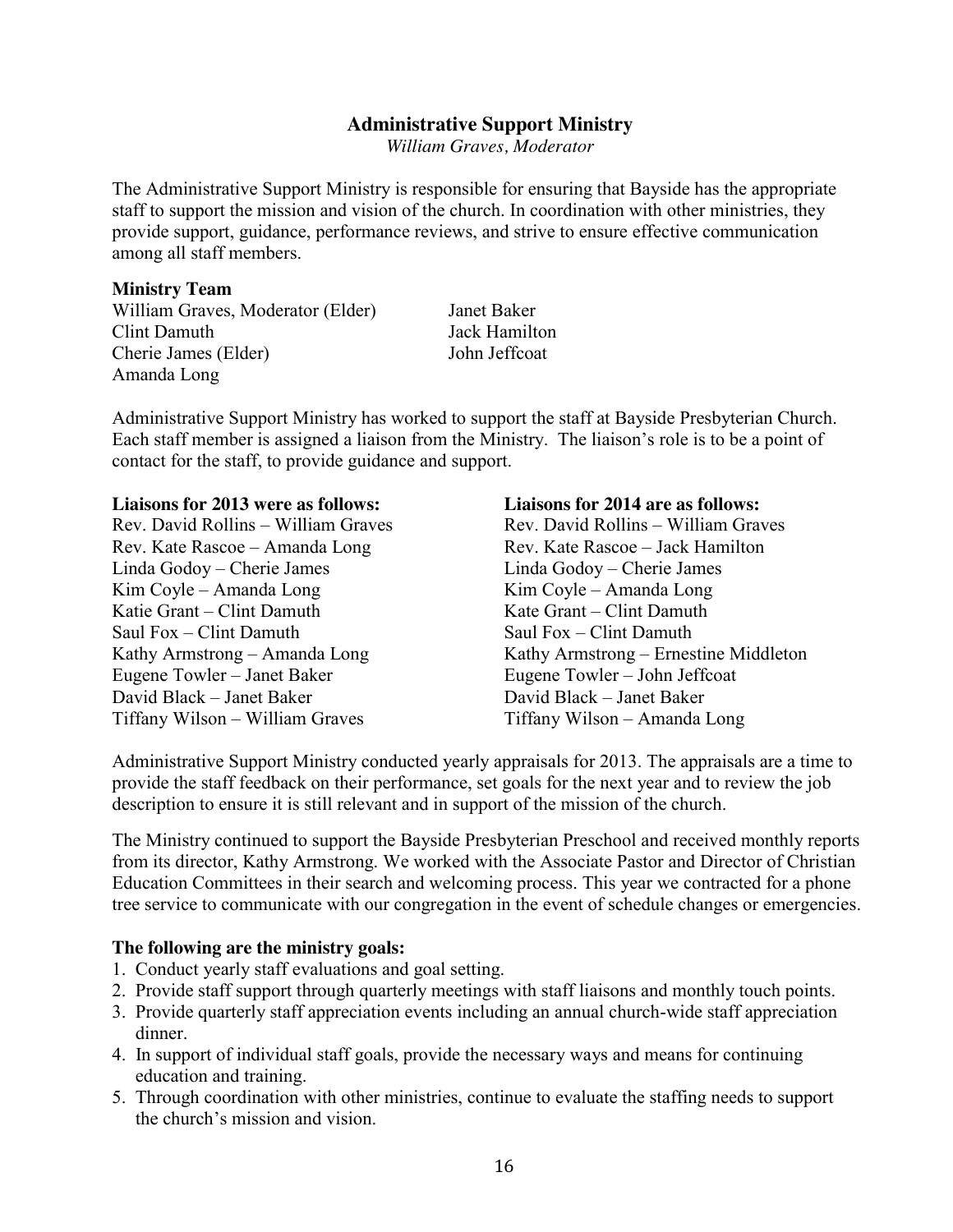# **Christian Education Ministry**

*Mary Hubbard, Amy Colthorpe, Moderators*

The Christian Education Committee began 2013 without a Director of Christian Education. Our first task was to help form a Search Committee. Members of that committee included David Rollins, Gary Crossman, Mary Hubbard, Beth Armistead (Christian Education), Chad Wentz (representing the youth), and Clint Damuth (Administrative Support). The committee started work in January by preparing a job description and listing the job position on various sites and with the Church Leadership Connection (CLC). After culling through the resumes of many potential candidates, the actual interview process began in March and continued through April. By the middle of May, the committee had agreed to call Kimberly Coyle as the Director of Christian Education at Bayside. Kim agreed and arrived to begin work the first of July.

The membership of the Christian Education Committee in 2013 included Kim Coyle (DCE), Amy Colthorpe (co-moderator), Mary Hubbard (co-moderator), Gary Crossman, Anne Baker, Beth Armistead, and Bonnie Brown. Dave and Peggy Joshua joined in December.

### **Children:**

- The Children's Discipleship Ministry met during the year under the leadership of Megan DeGrand, continuing to expand and broaden opportunities given to our children.
- The Wednesday evening program for children in grades K-5, JAM (Jesus and Me), continued throughout the school months with dinner, music, study, service, crafts and recreational activities. The curriculum used this year, FaithWeaver Friends, reinforced the Sunday Discipleship class curriculum. Leaders for this program included Amanda Long, Chris Viano, and Patrick Long. Meals were prepared by Bill Bertholf.
- The spring Easter Egg Hunt was again led by Jen Purcell on a beautiful Saturday before Easter.
- The curriculum for the Children's Discipleship classes was changed to FaithWeavers, a curriculum in which the theme for each Sunday is the same at every grade level and a parental guide for discussion with children is also available.
- A new curriculum was also offered for Children's Church during the  $11:00$  a.m. service, Live from Studio K.
- Vacation Bible School was held the last week in July, led by Terri Wilkins, Meredith Wilkins, and Megan DeGrand. With over 80 children in attendance, it took the efforts of many adults and teens to make the experience a special one for all the participants.
- Bayside became a Faith Inclusion Network (FIN) church by offering a class for children with special needs.
- A class was taught in November for young children regarding the sacraments of baptism and communion. In addition, Children's Sabbath was celebrated with children leading special parts during the service.
- During the Advent season, Advent devotionals were distributed to the children, youth and adults for use at home. Rev. Kate Rascoe offered a class for children and their families entitled *The Bright Star of Bethlehem*.

 *(Continued)*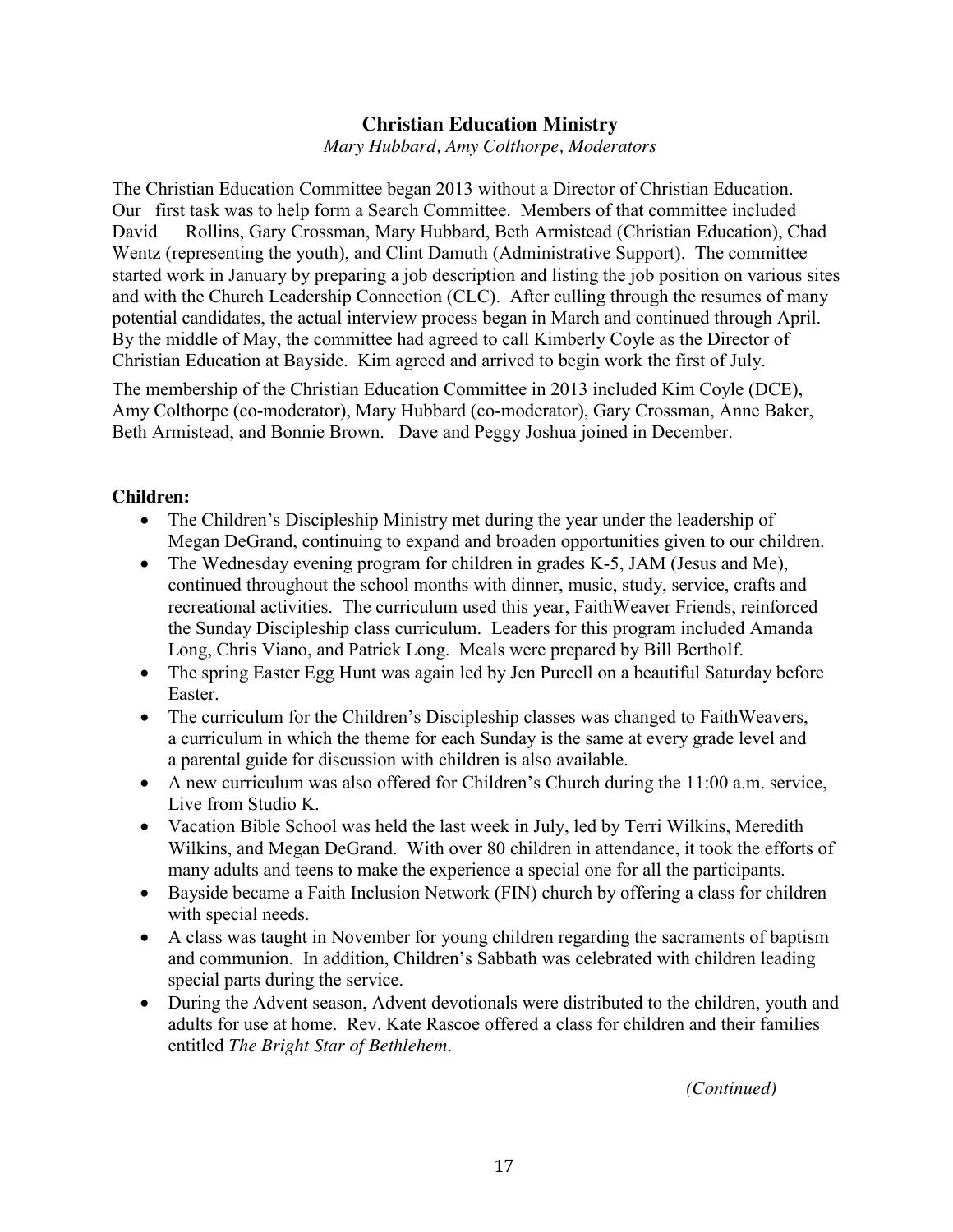## **Youth:**

- The Middle and High School Discipleship classes also offered a new curriculum this year. The Middle Schoolers use *re:form, Ancestors* and the High School students are using *Echo the Story.* Both have proved to be very popular with the youth.
- The Youth planned and conducted the entire church service on Sunday, May 5. Our prospective DCE candidate, Kim Coyle, was in the audience that Sunday and the faith and commitment shown by our youth during the service was probably the greatest single factor in bringing her to Bayside.
- Several youth participated in the mission trip to Ticul, Mexico, as well as PCUSA's Montreat Youth Conference.
- Graduating high school seniors were recognized at worship services and with a breakfast sponsored by the Christian Education Ministry.
- The High School youth group (NEVAEH) met as a group on Sunday evenings for dinner, study and fellowship. Those adults helping lead this program include Betsy Kennedy, Ashley McLeod, and Bob Orcutt.
- The Middle School youth group (LOL: Live out Loud) met as a group on Wednesday evenings for dinner, study and fellowship.
- The youth cooked dinner for our Winter Shelter guests one evening in December.
- A year-long confirmation class began in September for youth in grade 9 and above wishing to join the church.

## **Adults:**

- There continued to be numerous opportunities for adults during the Discipleship hour. Those classes include: Jesus through Middle Eastern Eyes, Animate: Faith, The Present Word, The Wired Word, Everyday Life, and Verse by Verse.
- Special classes were offered on Wednesday evenings during the Lenten season and the Advent season. During Lent, we studied *Five Practices of Fruitful Congregations*, which has been used as a resource in guiding many changes in our church. During the Advent season we studied *The Journey*. Both of these sessions were led by Rev. Dr. Rollins. Also offered during Advent was a Vespers service and a Celtic service for women.
- Sisters in Spirit (SIS) met throughout the year on Tuesday mornings for Bible study.
- The *Financial Peace* University program was again offered in the fall and taught by Jenn Rayhill. Two new offerings also began in the fall. One, *Quick Wits*, a mental fitness program designed for those in midlife and beyond, was taught one morning a week for 10 weeks. This program will continue in the new year with a follow-up, as well as a new class beginning in January. In addition, a program for mothers of preschools (MOPs) began with great success and over 20 preschool moms meeting every other week for study and fellowship.
- Parents with young children were very excited about *First Friday: Parents' Night Out.* For a nominal fee, parents can leave their young children with supervised care at the church for 3 hours. Children eat dinner, see a movie, do a craft, and have recreational time.
- Plans were made late in the year to begin a new member class in early January. *Believing and Belonging: Exploring Membership*, will be led by Nancy Coughlin and Mary Hubbard.

 *(Continued)*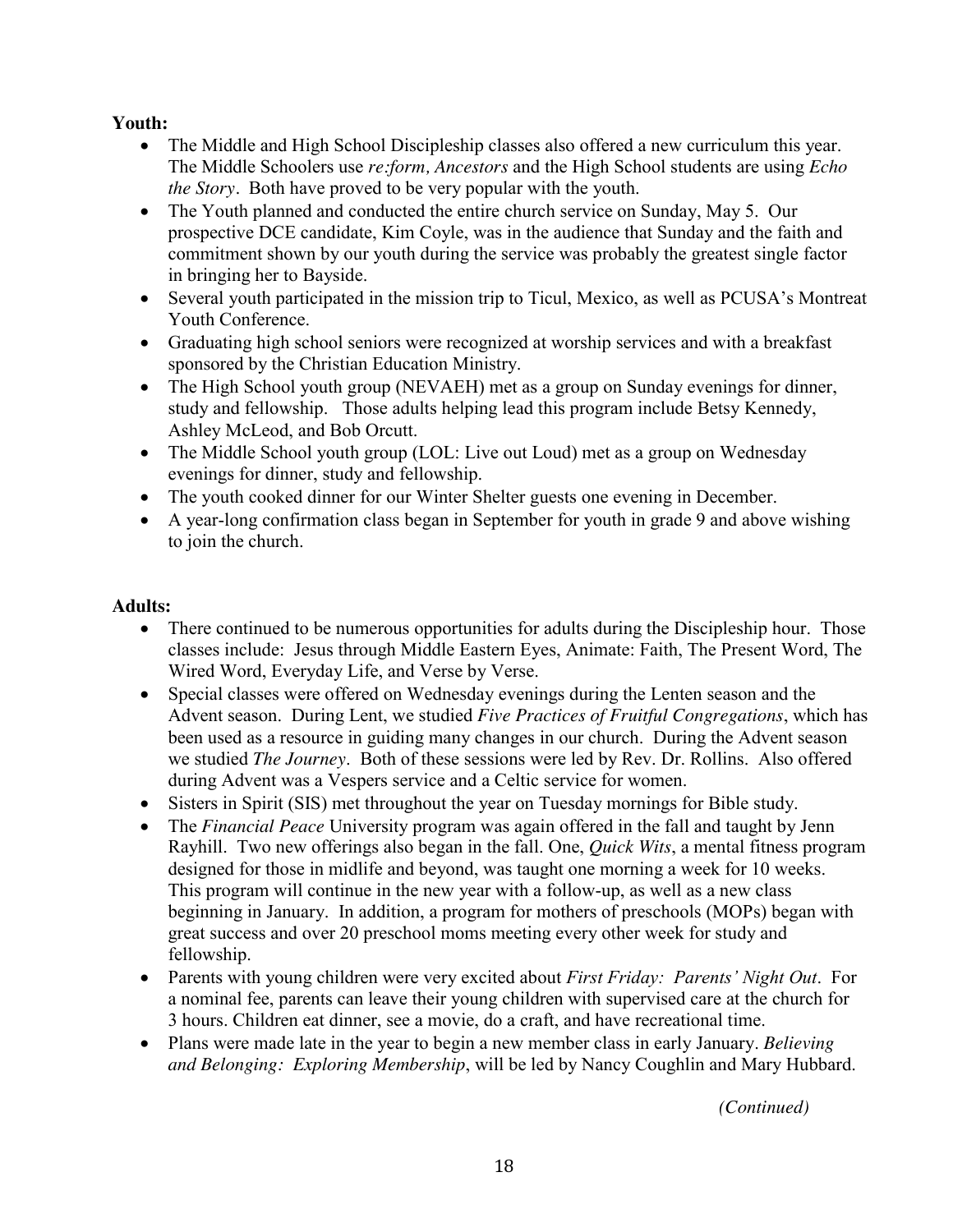#### **Looking Forward:**

As we begin the new year, the Christian Education Committee is focused on continuing to develop opportunities for different discipleship classes to be offered during the discipleship hour, small group learning communities, retreats, speakers, additional short term and long term studies, and more training for our teachers. We have many exciting ideas on the table and hope that more of our church members will be willing to step up and help us lead in order to fulfill God's mission for Bayside.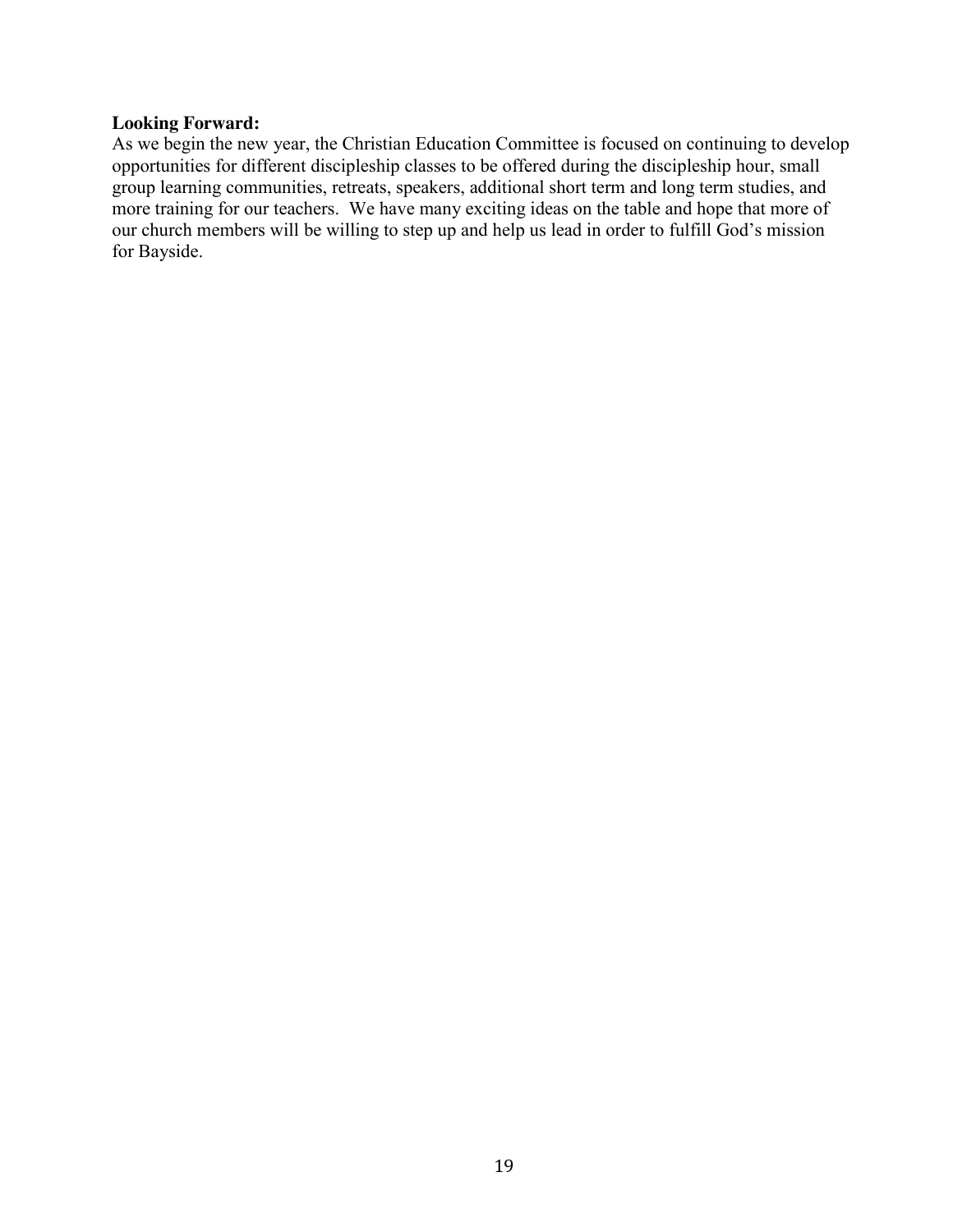# **Community Services Ministry**

*Connie Schreiber, Moderator*

Bayside Presbyterian Church provided food, clothing, and shelter to hundreds of families and individuals again this year and gave financial support to many charitable agencies. Our congregation has shown generous support for all of our programs.

The Community Service Ministry sponsored the following activities in 2013:

- Angel Tag ministry provided 238 Christmas gifts to children and adults at St. Columba, Head Start, JCOC, Pembroke Elementary Special Needs Program, and Bayside Presbyterian Preschool
- Bible Study for Sentara Senior Care Center was conducted once a month
- The second annual Community Day of Service involved over 100 members of our congregation participating in a variety of service activities in our neighborhood
- Collection of layette items for the Crisis Pregnancy Center
- Easter Basket Program delivered 55 Easter Baskets to children at St. Columba
- The Food Pantry Ministry provided meals for three days to 146 families throughout the year and meals for a week during social service week which occurs every 6 weeks
- Meals on Wheels delivered hundreds of meals to the elderly
- Panera Bread and Yardhouse Ministries collected and distributed excess bread and restaurant food weekly to several other church food pantries as well as our own
- Red Cross quarterly Blood Drive collected 114 units of blood
- Delicious meals were prepared and served quarterly to the JCOC soup kitchen, serving over 100 folks each time
- School supplies Collection collected several hundred pounds of school supplies and delivered them to schools and agencies in our area
- Thanksgiving Basket program provided a turkey and generous Thanksgiving dinner to 91 families
- Collected clothing for the Samaritan House Clothing Drive
- The Winter Shelter Program sheltered from 66 to 79 homeless folks for a week and provided three meals each day, many warm coats and other clothing and toiletry items
- Members of our ministry provided lunches for volunteers at several Faith Works Coalition building projects
- Over 1000 sandwiches were prepared and delivered to St. Columba Ministries
- Our Emergency Relief Ministry stayed organized and prepared for Bayside to act as a backup emergency shelter for The Red Cross.
- After school snacks were provided for students housed at The Dwelling Place
- Community Service members participated in the following Fundraising events: Good News Jail and Prison Ministry Annual Dinner, St. Columba Auction and Dinner, The Dwelling Place Tides Baseball Game, Volunteers of America Spaghetti Dinner, and Make a Difference Dinner

 *(Continued)*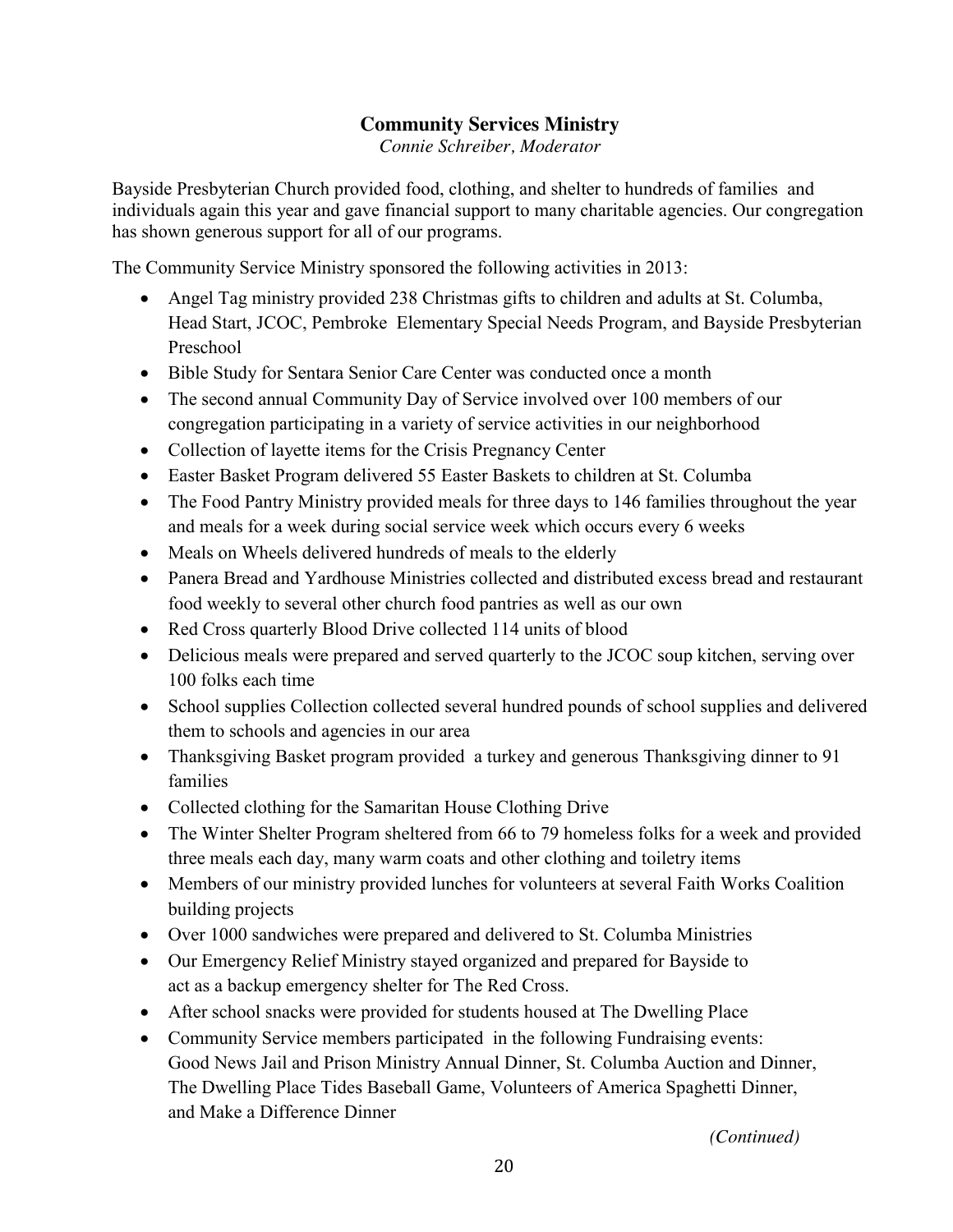We financially support the following community agencies in the Tidewater Area. These agencies minister to battered women and families, homeless individuals and families, serve those with no health care, help teenagers in trouble, assist those unable to make basic home repairs, those in jail, and challenged adults who need life skill training.

- Beach Health Care
- $\bullet$  The Dwelling Place
- Faith Works Coalition
- Good News Jail and Prison Ministry
- Judeo-Christian Outreach Center
- Samaritan House
- Seton Youth Shelters
- St. Columba Ecumenical Ministries
- Volunteers of America
- Zuni Presbyterian Training Center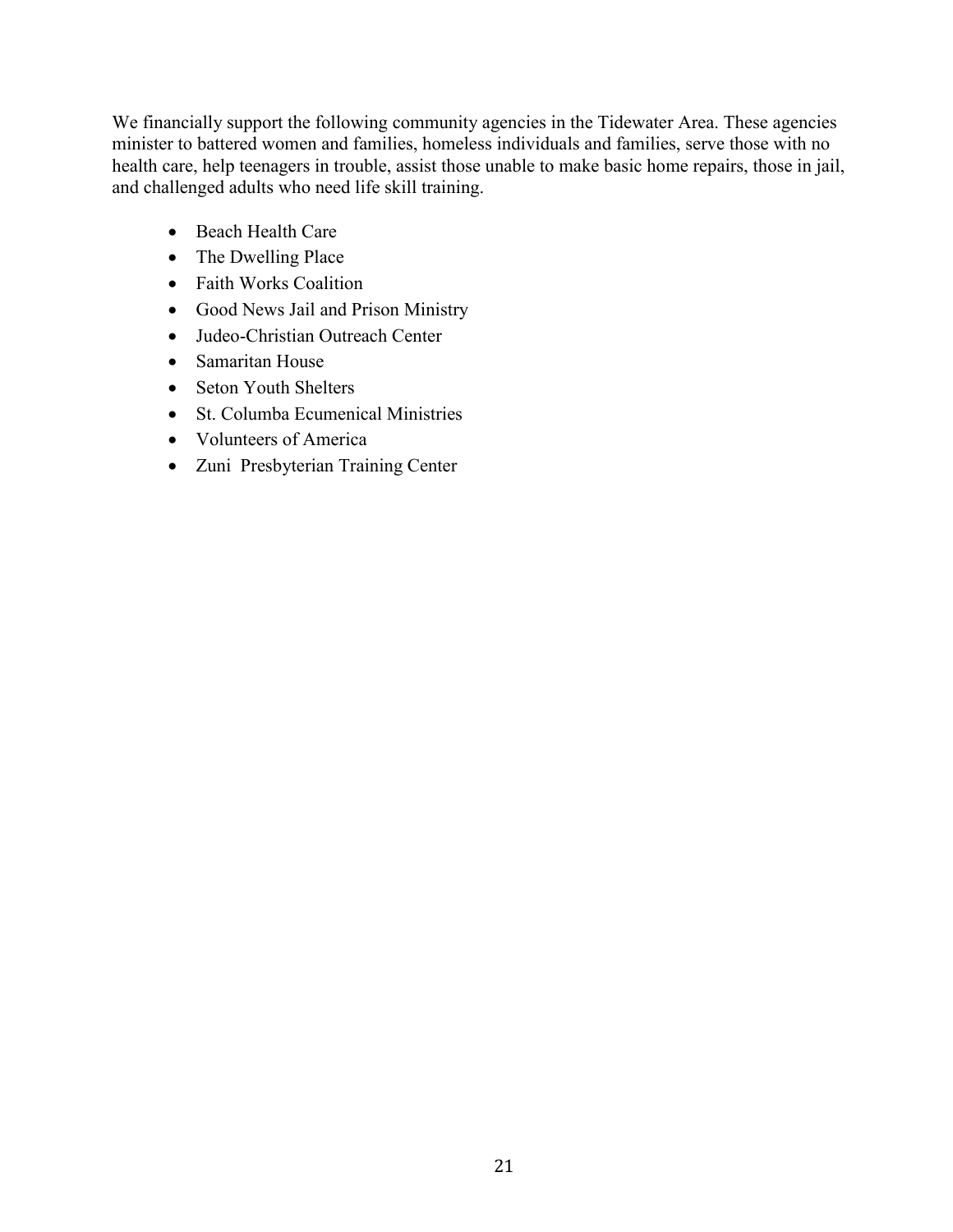# **Congregational Care Ministry**

*Christopher Viano, Moderator*

The past year has been eventful and fulfilling. Here are our major accomplishments for the year:

- 1. The 2013 Bayside Directory was released to the congregation. Many families took advantage of photography packages offered by Lifetouch studios.
- 2. The congregation was presented on Easter with a lapel pin cross for the adults and an Easter egg containing a cross necklace and scripture for the children.
- 3. The mothers of the church were presented with a carnation on Mother's Day to honor their sacrifices and love.
- 4. The fathers of the church were presented with a pack of lifesavers on Father's Day to signify the amazing lifesaving capabilities.
- 5. The annual Bayside family picnic was held on September 15, and again was a wonderful success for all who attended. We are always looking for more help and new ideas for our picnic.
- 6. Twelve Stephen Ministers and three Stephen Minister Leaders were commissioned this year. They are equipped to provide confidential support to those in our congregation who are coping with life's challenges.
- 7. Linda Wallace continues to excel in contacting church members on birthdays and anniversaries, and sending cards to those in the hospitals, nursing homes and rehab facilities.
- 8. Bayside's prayer team provides Bayside's friends, families and congregation with vital prayers to all those in need.
- 9. The bereavement team has coordinated multiple receptions in our fellowship hall to show support and care to our grieving families.
- 10. Prayer shawls have been distributed to numerous members in hospitals and rehab facilities by Bobbie Brenton.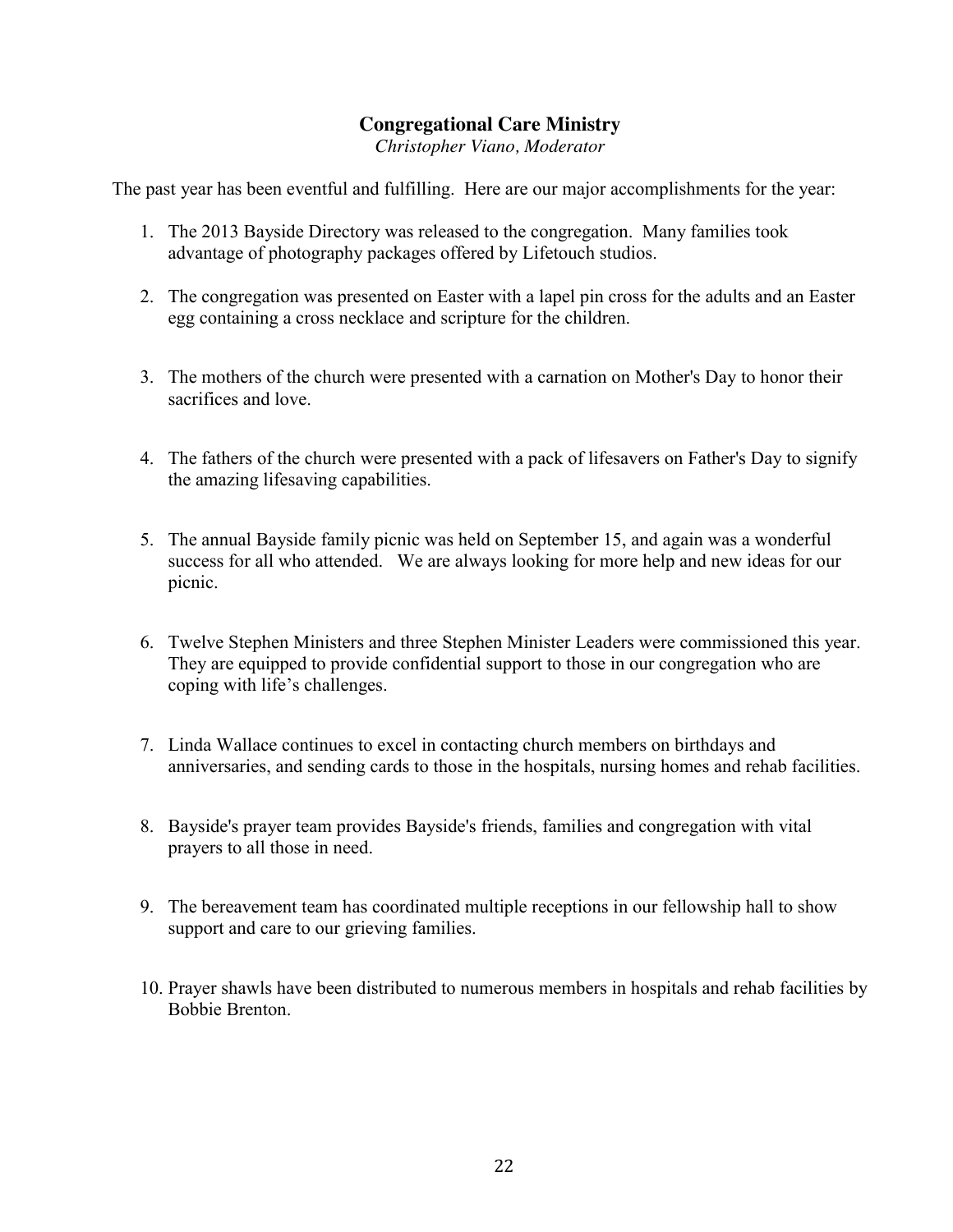#### **Endowment Committee**

*John Jeffcoat, Moderator*

The Session, acting on behalf of the congregation, established the Endowment Committee for the purpose of administering the Endowment Fund including receiving, promoting, investing, expending and managing the donations of the Fund. The Endowment Fund Committee functions under the general oversight of the Session.

In addition to the Moderator the following individuals served on the committee during 2013:

Bob Prestridge, Stewardship Moderator Barrie Jeffcoat, Church Treasurer Frank Tehel Connie Moerschell Lynn Chewning Cherie James Jack Hamilton

The Objectives of the Endowment Fund are to maximize the long-term, total return of funds invested consistent with a total return investment practice and prudent investor guidelines, and to provide a reliable, growing source of funds for distribution pursuant to a Spending rate of not more than 5% of the fund's value on an annual basis.

This year the Endowment Fund primarily supported Scholarship requests for eligible applicants in accordance with approved church-wide procedures. Accordingly, as approved by the Session, \$5,000.00 was moved from the General Endowment Find to the General Fund in support of the Scholarship Program administered through the Stewardship Ministry. Additionally the Endowment Committee, recommended \$1,000.00 be provided to the International Cooperative Ministry (ICM) to assist in its World-wide church construction program.

The Endowment Fund began the year with a fair market value of approximately \$ 459,228.75. and ended the year with a Fair Market Value of approximately \$ 451,309.67 .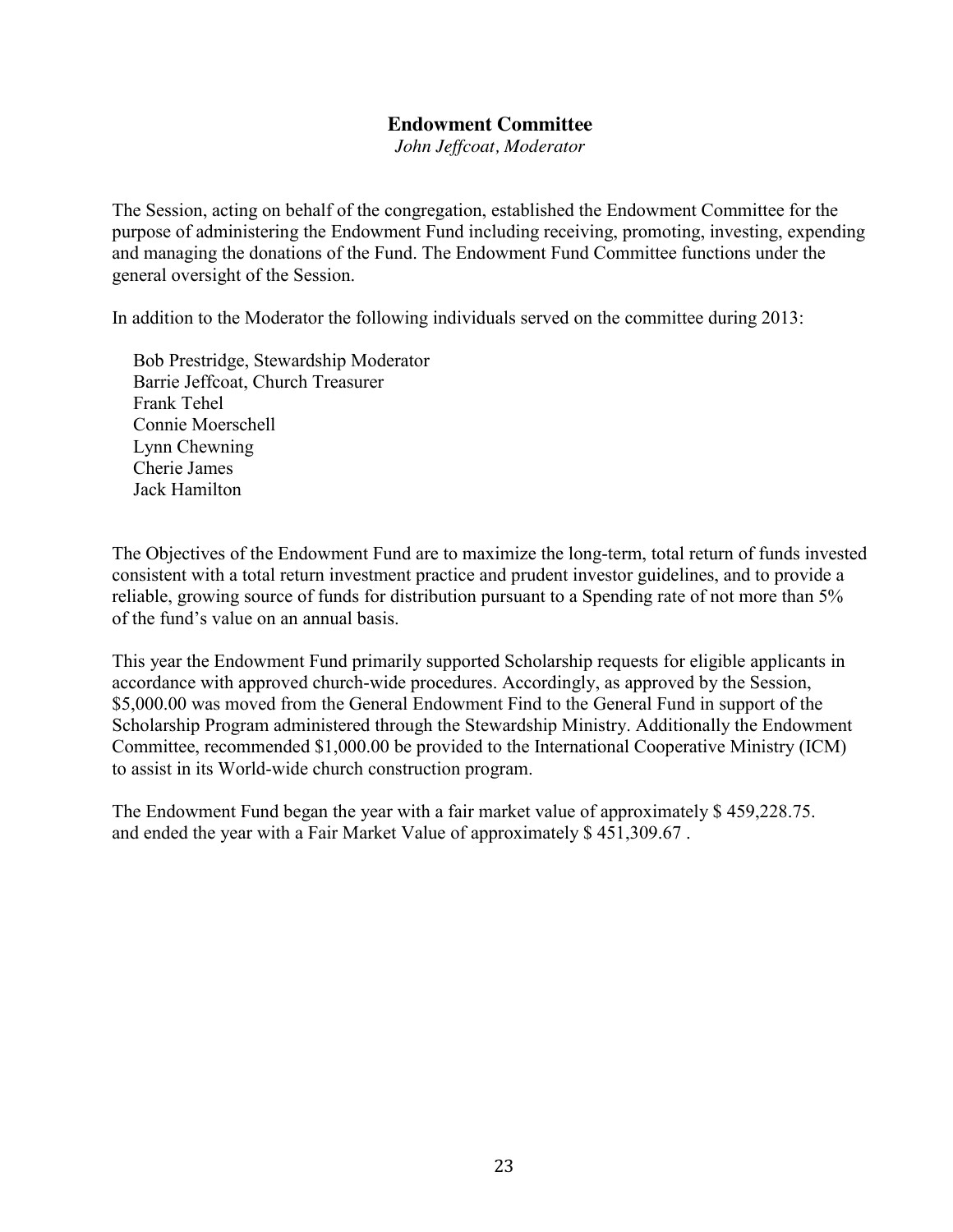## **Evangelism Ministry**

*Terri Dannemann, Peggy Damuth, Moderators*

The Evangelism Ministry has continued their work to support Bayside Presbyterian Church's mission of being *A Covenant Community of Christ's People Seeking to Know and Do the Will of God.* The Evangelism Ministry has also continued to embrace Bayside Presbyterian Church's vision of *Changing Lives by Growing Christian Disciples and Living God's Word*. This year ministry members have been reading and discussing the book, *Five Practices of Fruitful Congregations* by Robert Schnase. The ministry members identified most with the first practice the book introduced which was *Radical Hospitality*. The activities we planned and hosted this year, which are listed below, are excellent examples of our efforts to invite, welcome, and include visitors to our church family and spiritual home.

- The Third Annual E-Cycle Event and Youth Mission Trips Fundraiser
- The Second Election Day Hospitality Station offering coffee and doughnuts to voters
- The Traditional Bayside Living Nativity with live animals, narration, carols and refreshments

The E-Cycle Event was a big success and raised more money than last year for our Youth's Mission Trips. Rave reviews were received by both volunteers and participants. The free hotdogs were a hit as well!

The Election Day Hospitality Station was very well received by our neighbors who came to vote at Bayside.

The Living Nativity event was planned for the usual two nights, with three hours of performances each night, but heavy rains prevented the first night from happening. The second night was well attended and several visitors left us with future contact information due to two ministry members putting out our friendship registers on the refreshment tables provided for our guests.

Two programs that the Evangelism Ministry has been facilitating this year are:

- Small Groups Program
- The Visitor to New Member Process and Classes

Small Group Workshops began almost three years ago with leaders attending training classes and then agreeing to sponsor a Small Group. Three small groups resulted from the workshops: *Middle Ground* for parents in the middle raising children and caring for aging family members, *Paper Crafting* cards which are mailed to deployed military so they will have a blank handdecorated card to send back to friends and family, and *Genealogy Workshops* providing sources for investigating family roots. A *Flower Arranging* class also began. The *Bayside Buddies* and the *Faith In Art* classes were already in existence prior to this Small Groups Program's conception. The Evangelism Ministry was asked to oversee the formation and growth of these small groups in 2012. Two new small groups have begun in 2013. The first is a *Cooking Group*  and the second is a *Yoga Class*. *Connection to the Grapevine, having a strong Biblical basis,*  is used as the theme for these gatherings. A church bulletin board of the same title is used to advertise and update active groups and their descriptions. The Small Groups Program is a differentiated approach to bringing individuals with common interests together. Group members enjoy learning, growing, and sharing with one another in a spiritually nurturing environment. *(Continued)*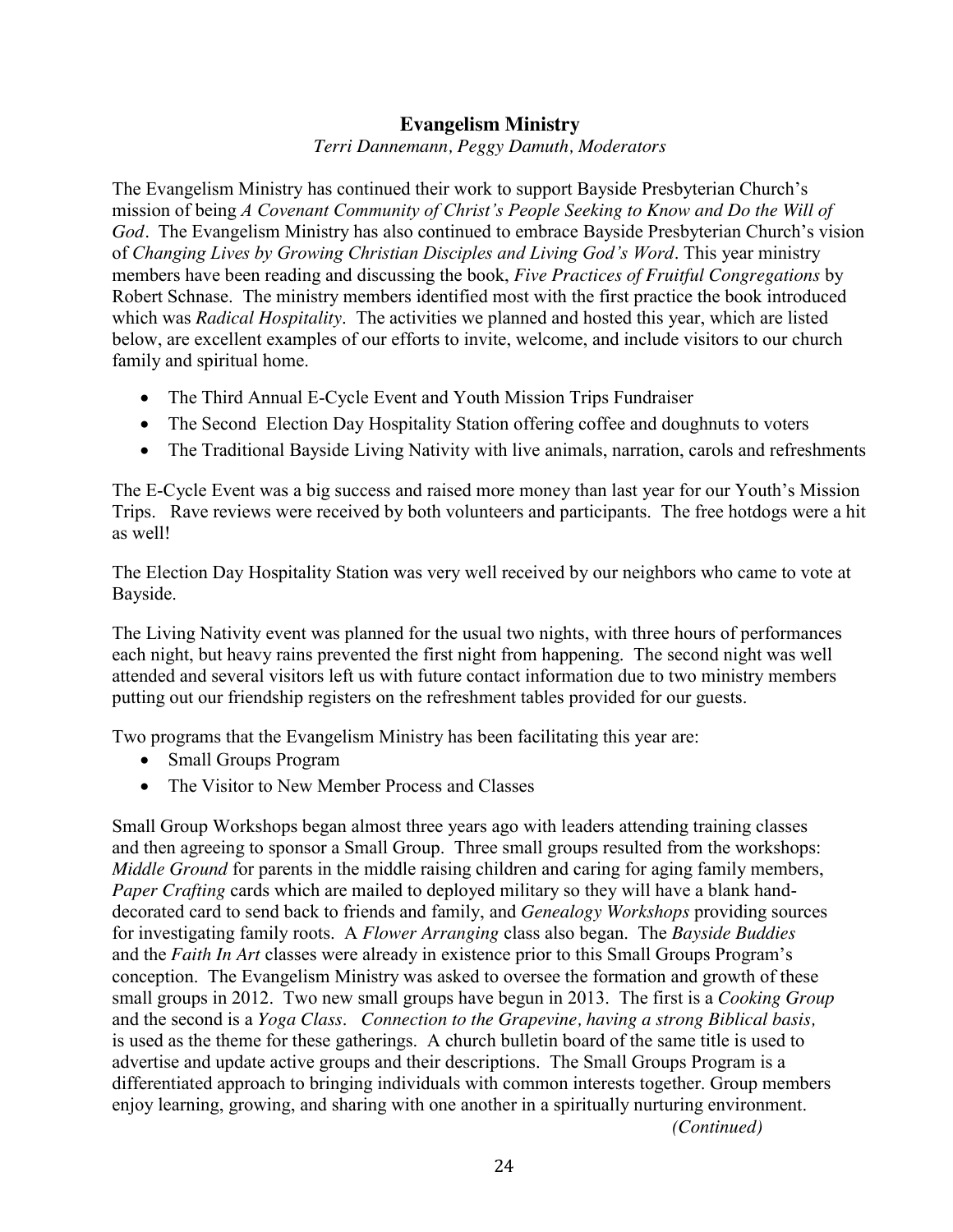The *Visitor to New Member Process and Classes* has been a major focus for the Evangelism Ministry during the entire year. The ministry members decided at the February ministry meeting to invite Dr. Rollins to attend our ministry meeting in March to discuss this topic with us. We asked him what was being done with visitor information and what his "vision" was for future development of this process. He explained how information from the friendship register was turned in to him and he responded by way of a letter, e-mail, and/or a phone call. He said that there were no classes at this time and that improving the process and developing classes would be the job of the new Associate Pastor. The ministry members asked Dr. Rollins if there was anything we could do now that would be of value to this process as we wanted to help our church grow Christian Disciples. He said that we could make *Visitor Bags* with a Bayside coffee mug and informative literature pertaining to the church in it for our visitors and prospective new members. The Evangelism Ministry took on the project and ordered engraved mugs and tote bags with our Bayside logo and mission statement on them. All materials are in now and are ready to be assembled. Much to our delight, Kim Coyle, came to be our Christian Education Director and Rev. Kate Rascoe followed her as our new Associate Pastor. Their enthusiasm and positive input has helped bring this process to the forefront again and we are supporting their efforts. Rev. Kate has found two church members to instruct the Visitor to New Member Class which is being called *Believing and Belonging*. This class will begin in January and the Bayside totes we created will be a helpful and thoughtful gift for our visitors and/or new members. Rev. Kate is assigned to our ministry and has asked our members to begin reading the book entitled *Go Make Disciples: An Invitation to Baptismal Living.* We plan on using this book along with *Five Practices of Fruitful Congregations* section called *Risk-taking Mission and Service* to guide us as we continue to develop our understanding of how to grow our church's congregation and create new projects and activities geared to that end in 2014.

During 2013, our ministry lost one member but gained two!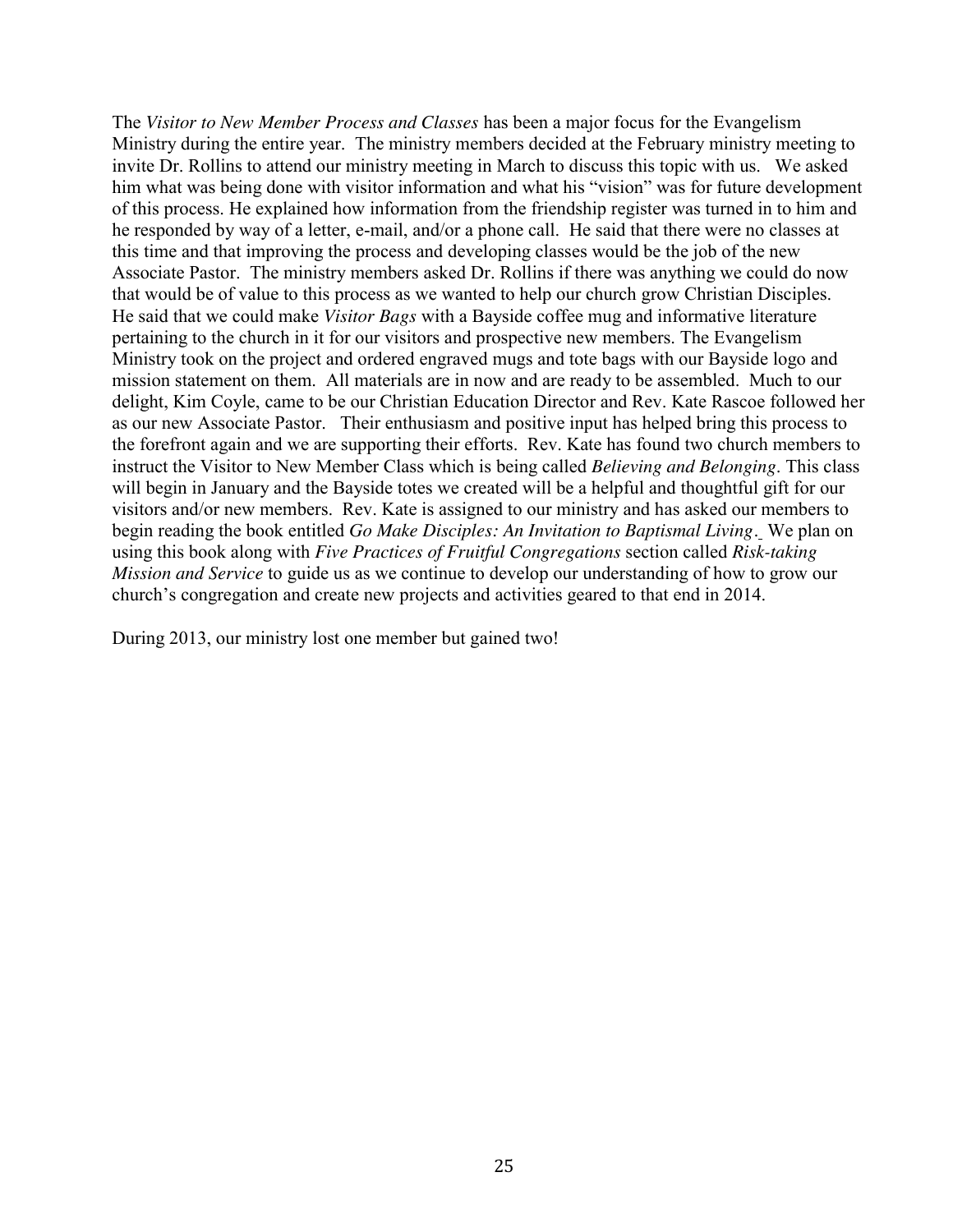#### **Property Ministry**  *Bob Allen, Moderator*

Bayside Presbyterian Church has 37 meeting rooms and office spaces, including the Sanctuary and Fellowship Hall, covers over 65,000 square feet of floor space and sits on 5 acres of property. It supports two Sunday services, has weekly religious study programs, fellowship dinners and a preschool, and provides facilities for more than 50 community organizations. Hundreds of people walk the halls of our church every week.

The Property Ministry, with help from the staff and many in the congregation, attempted to identify and prioritize the needed maintenance, repairs and improvements in the church building and the outside grounds. The funding of these efforts needed to be performed within our annual budget; utilities, general services, consumables and essential repairs came first. Repairs and upgrades that could be delayed were placed on a deferred list. Because of budget constraints in prior years we entered 2013 with a challenging list of deferred maintenance/improvement projects. With the great generosity of church members and friends, a Capital Campaign (Radical Hospitality) was initiated and many of the deferred projects were funded.

In 2013 major improvement projects include: 1) New roofs installed over the Fellowship Hall and Administration spaces (\$53K), 2) Five new HVAC units installed over the Fellowship Hall, Youth Activity Room, Administration and Atrium (\$84.5K), 3) New tile floors installed in the Fellowship Hall, Youth Activity Room and Youth Wing Hall (\$31.6K), 4) A Welcome Center installed in the Atrium (\$10.8K), 5) A computer-controlled electronic bulletin board and church wide Wi-Fi installed (\$10.3K), and 6) New windows ordered for the Youth Activity Room (\$11.3K).

Other projects completed during the year include painting of the Fellowship Hall, Atrium/Narthex and some office spaces, replacing ceiling tile in Atrium/Narthex, installing LED lights over the choir loft, installing new locks in Admin spaces, installing a new pump and repairing an irrigation system, installing additional cabinets in the kitchen [Bob Brenton], building and installing stained glass window panes in Fellowship Hall [Joe Cipriano], installing a cement walkway to Columbarium [Tyler Minson's Scout project] and replacing the Food Pantry's freezer and refrigerator [a gift from a very generous church family]. Also we must acknowledge and thank the many church members, Scouts, SODs, staff and friends who helped clean up the grounds and planted shrubs and flowers around the church, repaired tables, moved many tables and chairs, helped in the kitchen and decorated the halls.

There are many ways all of us can help Bayside Presbyterian Church use its assets safely and efficiently. Our utility bills, gas, water and electricity are increasing; conservation should be practiced. If anyone sees a property-related problem, or has a suggestion, please contact a member of the Property Ministry or the maintenance staff.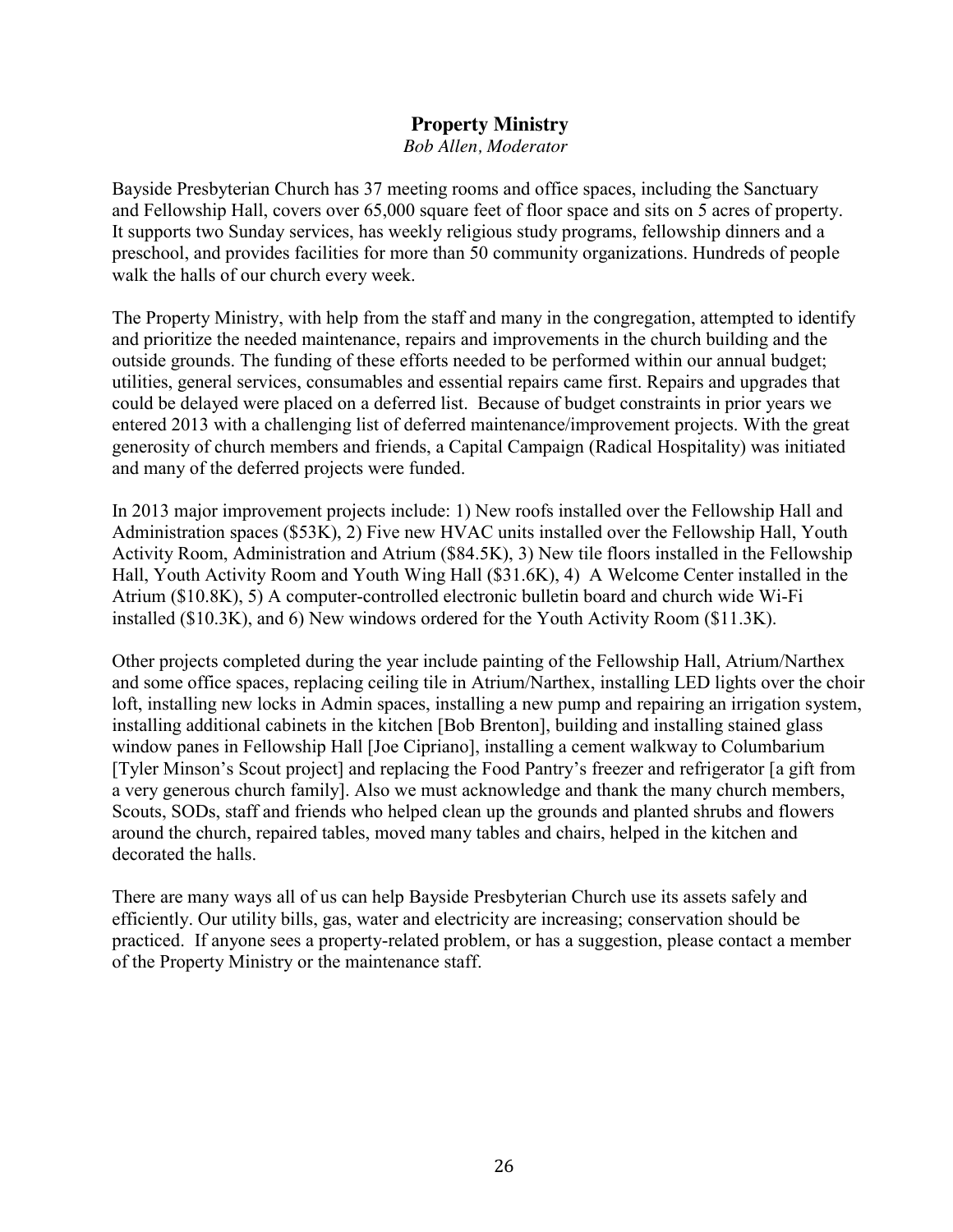## **Stewardship Ministry**

*Bob Prestridge, Moderator*

The Stewardship Ministry is responsible for the following:

- Formulating the annual budget in conjunction with the treasurer, for presentation to and approval by the session.
- Representing stewardship/finance interests as a standing member of the Endowment Committee.
- Coordinating annual awarding of youth scholarships for undergraduate work in higher education institutions by our youth members.
- Planning and managing the annual stewardship campaign.
- Distributing giving envelopes prior to each calendar/budget year.
- Monitoring the monthly cash flow of the budgetary process for all ministries, in conjunction with the treasurer.
- Coordinating the monthly teller schedule of volunteers to count the weekly offerings.

In 2013, six youth members and one adult member of Bayside applied for scholarships to institutions of higher learning and scholarships totaling \$7,1683 were awarded to these applicants.

In addition to the fall stewardship campaign, an appeal was made in the spring to help make our church facility more *Radically Hospitable* by funding some much need infrastructure repairs and improvements. In response to this appeal, and thanks to the generosity of the congregation, over \$230,000 was raised that could be applied to these repairs and improvements.

The stewardship program for 2013 was based on the *5 Practices of Fruitful Congregations,* with each practice being addressed individually on the five Sundays leading up to Consecration Sunday on November 3. At this point (January 2014) it has been recommended that the ministries should consider following the 2013 budget for the first quarter of 2014 until the receipt of pledges for 2014 is complete. Additionally, the session will discuss ministry activities to support the *Five Practices* at a mini-retreat on January 18, 2014, and an Implementation Strategy for these practices at their normal retreat on February 21-22. If the way be clear this implementation strategy and the 2014 operating budget will be approved at the March 2014 session meeting.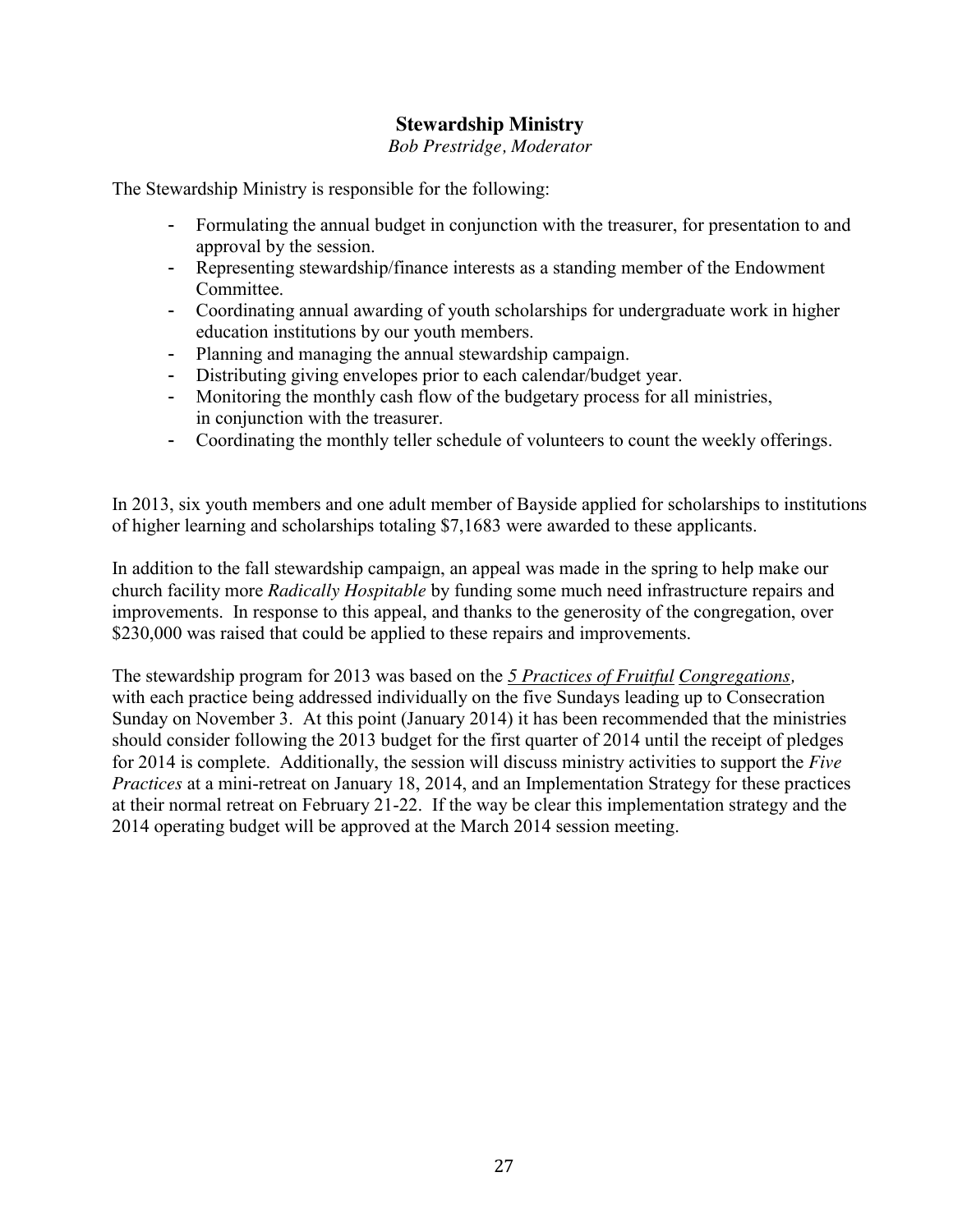# **Witness Ministry**

### *Judi Broocke, Becky Wheeler, Moderators*

- The first project of 2013 sponsored by Witness was the Nickel-a-Meal Program which began in March and concluded in early May.
- Witness supported and set up the Ticul Mission Trip in June 2013. Two adults and four youth worked each morning erecting the walls and columns of the sanctuary. In the afternoon the team assisted with Vacation Bible School. As we have assisted in building a church in Ticul for the past several years, we as a church have been enriched and blessed by the fellowship and community we have helped to establish there.
- $\bullet$  In 2013, Bayside continued its support of the IPM effort. We had three members of the Witness Ministry attend the IPM meeting during the year. A planned 2013 trip to the Congo was postponed until 2014.
- Operation Christmas Child was again one of our projects. We provided flyers in our church bulletins, a CD and instructional material for MOPs. We collected 28 shoeboxes and delivered them to Miles Memorial Methodist Church for further delivery to the headquarters in Boone, NC.
- Witness sponsored One Great Hour of Sharing, the Peacemaking Offering and the Joy Offering. We also supported mission giving throughout the world with donations to the Presbytery of Eastern Virginia. We supported PEVA by contributing to the International Partnership Committee, fostering mission and ties with the Congo. We also supported mission field work in Northern Ireland. We provided disaster relief funds to the Philippines this year following the devastation due to natural disaster.

All of the above were accomplished through the generous tithes and offerings given by the Bayside congregation during the year. We are thankful for God's love and grace, which allows us to give effort and time to funding relief and mission work throughout the world.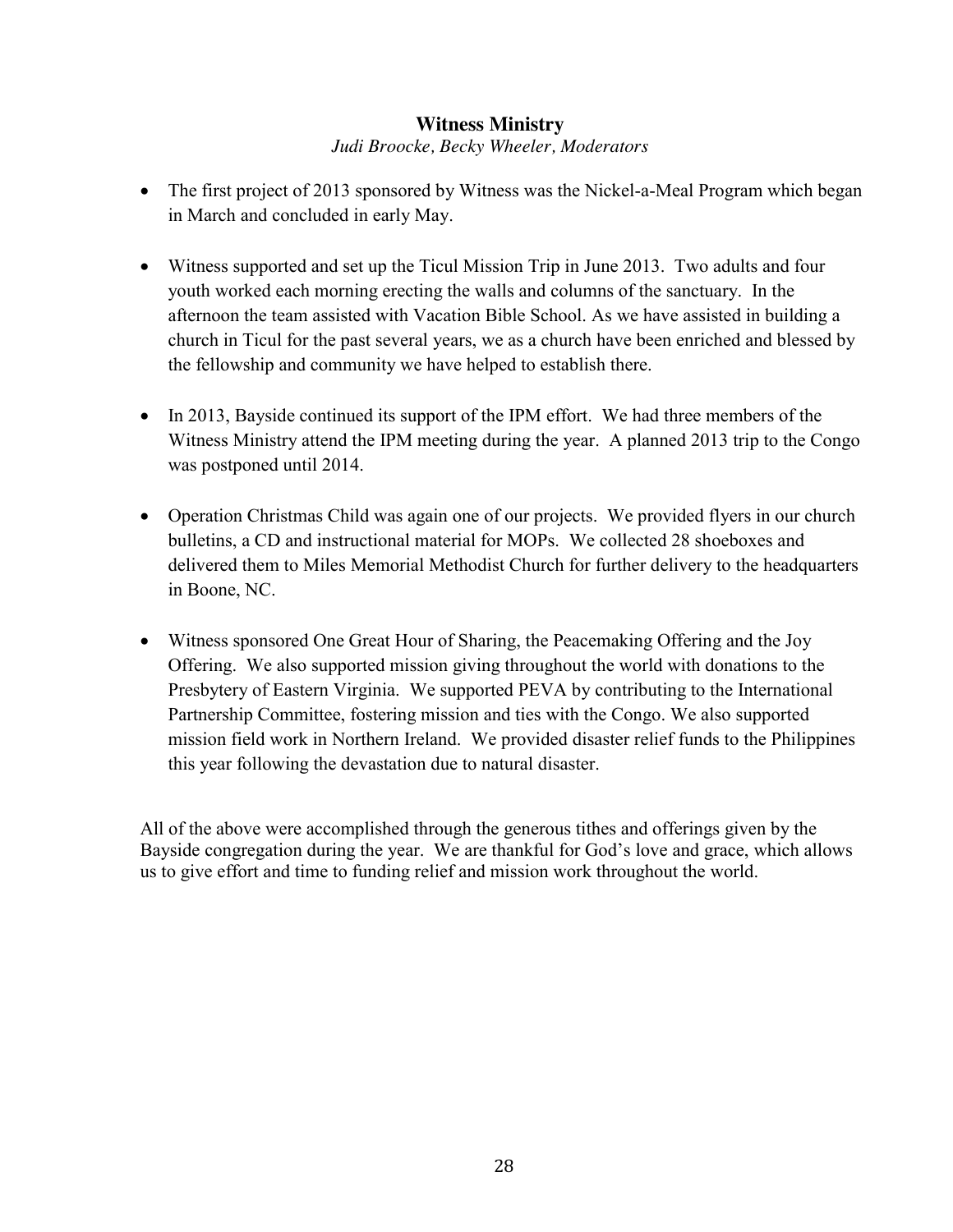# **Worship Ministry**

 *Janet Straddeck, Moderator*

2013 - what a great year! We have a full staff with the addition of Kim Coyle, Director of Christian Education, and Kate Rascoe, our new Associate Pastor, and our new office assistant, Tiffany Wilson. Dr. David Rollins, our Pastor and Head of Staff, is now able to plan for some exciting things for our church family.

Bayside's three worship services were reduced to two this year. The decision was a great disappointment to many of our members. Session continues to discuss and discern the best way to address the worship needs at Bayside. Please pray that we can find an amicable end to this ongoing issue, and that all members can find a worship opportunity that is meaningful to their spiritual nurture.

### **What Happened in 2013?**

Worship Ministry is responsible for establishing the schedule for ushers and ensuring we have lay readers for services as needed. Each Sunday involves many lay coordinators and team members who prepare and participate in our services: greeters, ushers, acolytes, Praise Team, choir, audiovisual support, arranging flowers, name tags and hospitality. New name tags have been purchased, which makes it easier for members to interact and get to know one another more readily. Now you can put a face to that name that you have wondered about.

As part of this fall's stewardship program, the focus of *Passionate Worship* came up, and with that in mind I would like to share a story with you. This year during our Lenten series of study, a family was talking with friends around a table about our Fellowship Hall and how it was just not personal and looked more institutional. One man said, "I could do stain glass windows," and so it began. Crosses on a background of blue to represent Winter, green to represent Spring, Yellow to represent Summer, and Amber for Fall. The project theme is *All God's People in All Seasons*. Thank you, Joe Ciprano!

Thank you notes were sent to all volunteers for the Worship Ministry. We wanted to let them know how much they are appreciated. We have so many behind the scene people striving to make our worship experience meaningful for all members. Please take a moment to pray and thank God for each and every one of them.

We have finally finished purchasing artificial wreaths for inside and outside the church. This will save us spending approximately \$700.00 per year on live wreaths. We felt by going artificial we could change and have a new look every few years.

A new *Welcome Center* was installed in the Atrium to welcome everyone to services on Sunday morning. This has become a gathering place to meet friends and talk about what is going on in the church. Coffee is also served for those who wish to linger.

*(Continued)*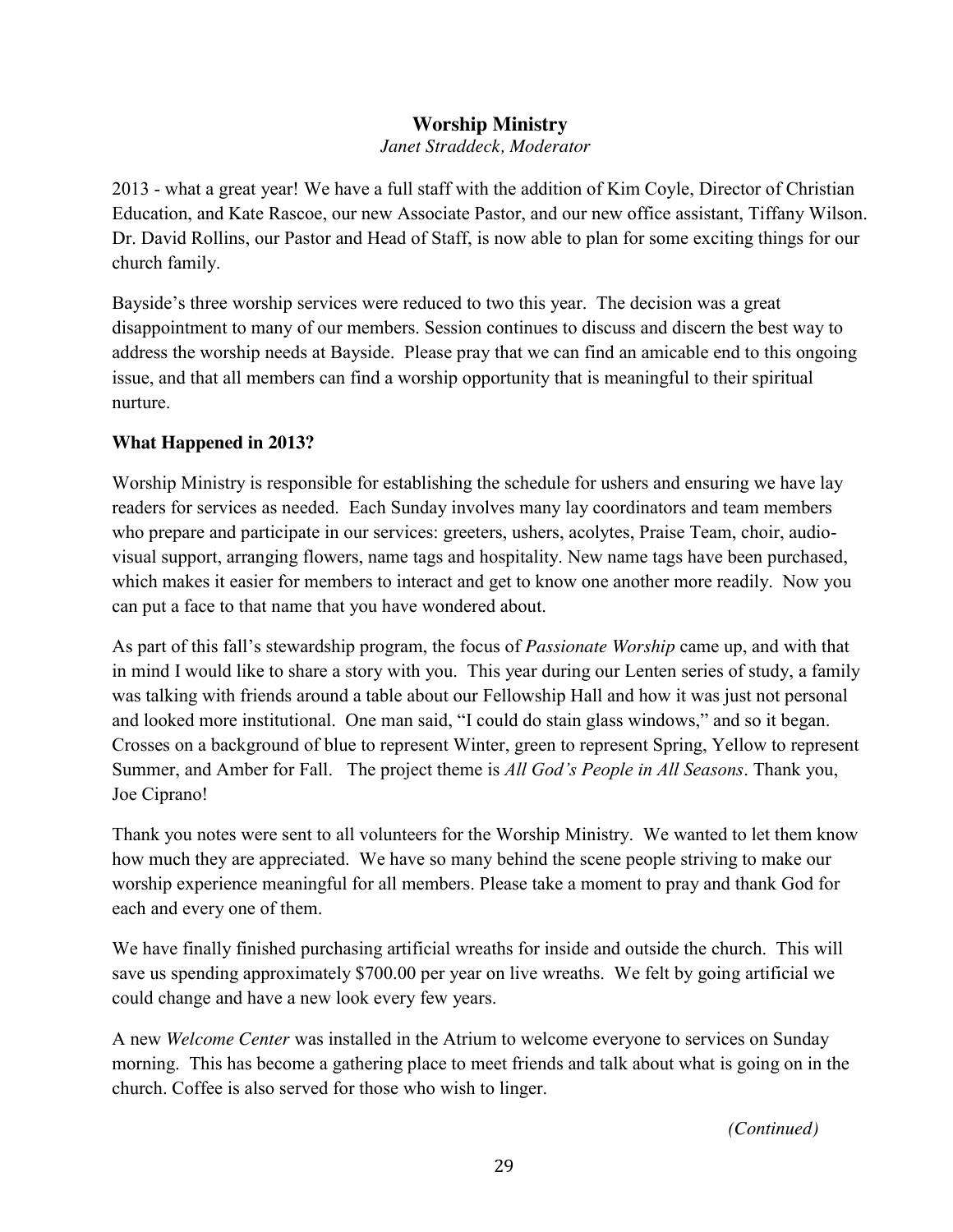The flower calendar for sanctuary flower dedications for 2013 was not filled up due to the location of the sign-up sheet. It will now be more accessible in the Atrium at the Welcome Center. Many of our members signed up for lilies and poinsettias in remembrance of loved ones.

We coordinate the preparation of the Sanctuary and Fellowship Hall for services of worship, as needed. Subject to Session approval, the ministry prepares the schedule for the elders who will serve communion for the year, to include special services; we also ensure people are scheduled to help prepare the elements and to clean up afterward.

We honor our Scouts on Scout Sunday in February.

Worship prepares for extra services during Lent and on Ash Wednesday, purchases Palm Sunday palms, celebrates Christ's resurrection on Easter Sunday with lilies, decorates the church for Christmas during Advent, and celebrates Christ's birth at three services on Christmas Eve.

Thank you to everyone who made all this possible. May God richly bless us all in 2014.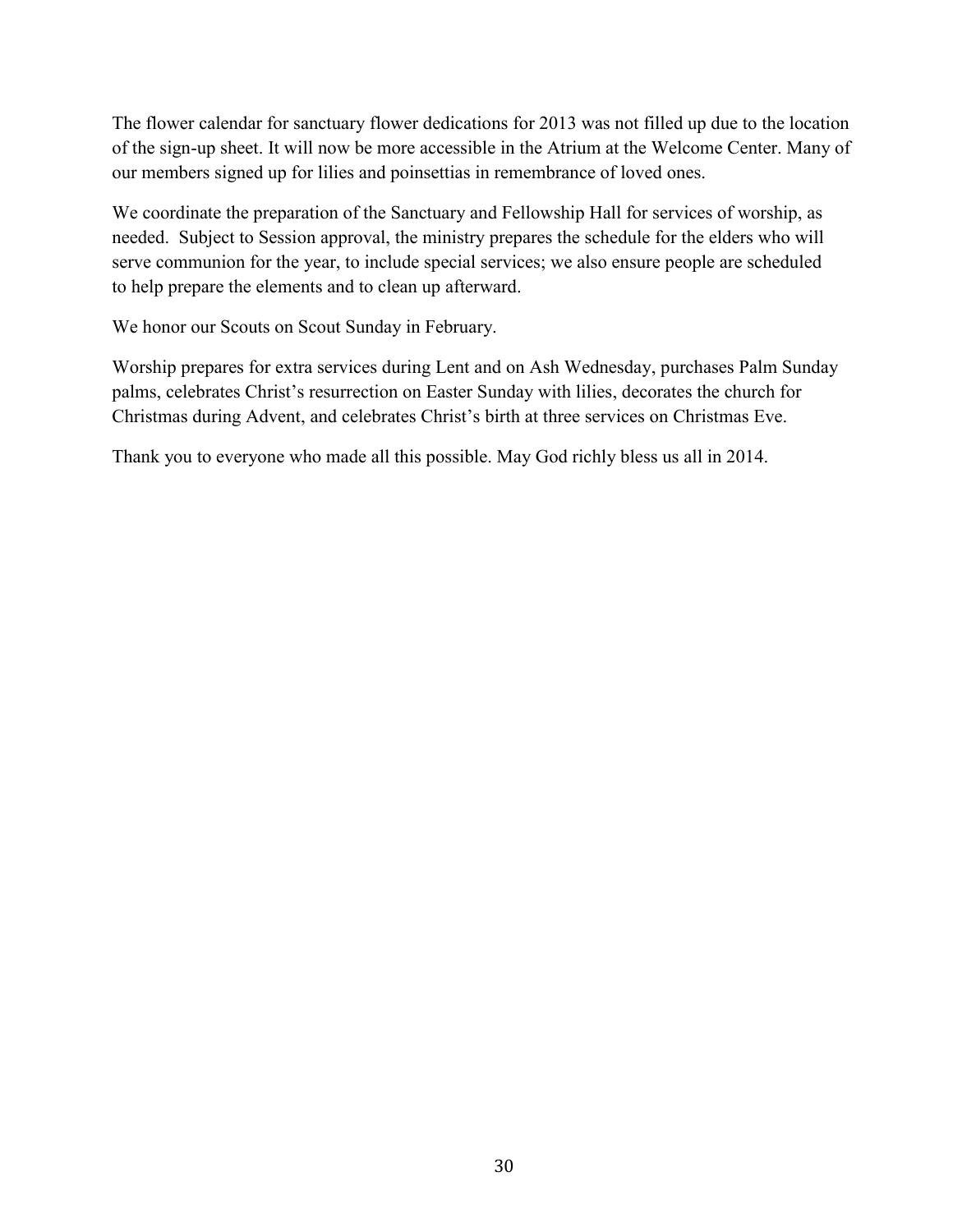## **Stephen Ministry**

We have accomplished a great deal and in a most gratifying manner stepped up to use our individual gifts as we **"bear one another's burdens and thus fulfill the law of Christ."** 

*Galations 6:5*

In March of 2013, Bayside's Stephen Minister trainees completed 50 hours of intense training, and were commissioned in May.

During the summer months, Continuing Education for ministers and Peer Supervision for care givers continued twice a month. Stephen Leaders meet separately to plan, evaluate, and maintain the training and supervision.

Throughout the fall, training continued twice a month. Four Stephen Ministers received additional training to become facilitators for the Supervision Groups. Each month a period of training time was given to Peer Supervision for caregivers. Aspects are reviewed with total confidentiality – no names are shared, only reports provided on the type of care given. Suggestions are made based on training from peers to enhance the quality of care if necessary. Currently we have three care receivers.

The calendar year wrapped up with plans to host a workshop at Bayside on February 1, 2014, for congregations in our region interested in exploring Stephen Ministry.

In May, Paula Jesberg and Jill Mitchell attended a workshop in Gloucester and were awarded Outpost Leader and Hometown Support Volunteer certification respectively. Bayside Presbyterian Church is now a H.E.R.O.E.S. Outpost and qualified to extend the reach of Stephen Ministry to military families before, during, and after deployment if they have signed up to participate in this outreach program. It offers coordinated access to resources dedicated to providing emergency financial aid, free mental health care, job training and placement services for military members and their families even when they do not reside near a military facility (National Guard and Reserve units). The partner organizations providing resources to this program help prevent and mitigate many psychological, moral, and spiritual injuries that accompany deployment. They are: Operation Homefront, Give An Hour, Military Spouse Corporate Career Network, and Stephen Ministries. Janet Baker, Peggy Joshua, and Amanda Long attended a H.E.R.O.E.S. workshop in Virginia Beach and received designations; our Outpost has two Outpost Leaders and three Hometown Support volunteers.

Additionally, your fifteen Steven Leaders and Stephen Ministers will volunteer to assist the Red Cross if our church is designated as a shelter in time of emergency.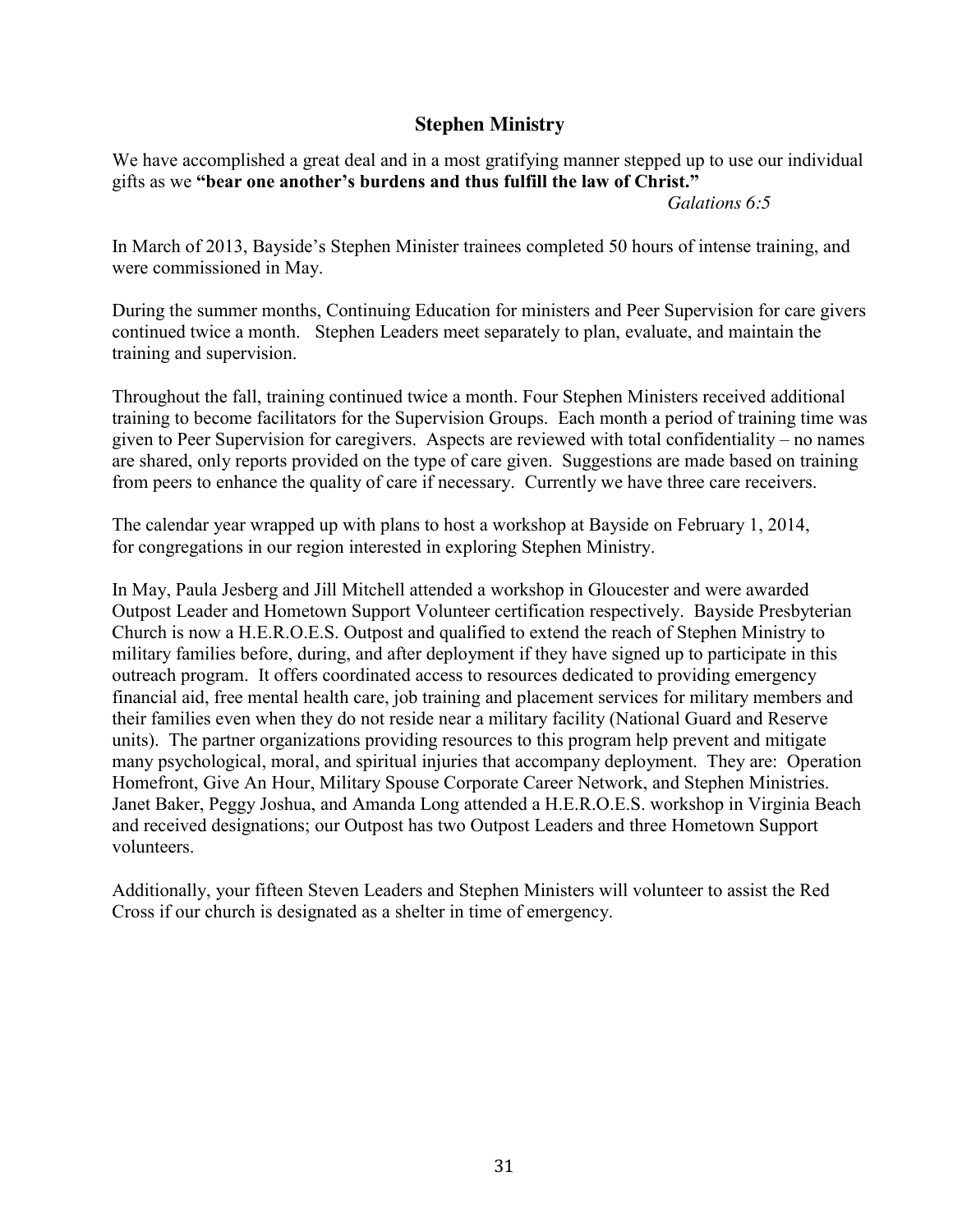# **Bayside Presbyterian Men's Organization**

*Lin Haskins, President*

Bible studies this year began with a continuation of our studies of Battles of the Bible. In July the focus of our studies shifted to a study on the life of Abram/Abraham as found in Genesis.

February - Bayside Boy Scouts cooked breakfast for our annual Valentine breakfast with wives. Dr. Rollins spoke about love in the Bible and where it was. Eagle Scout candidate, Tyler Minson requested financial support for his Eagle Scout project to build a cement walkway from the side entrance of the Fellowship Hall to the Columbarium. This was a much needed project and will last for years. \$500 was appropriated for this effort.

March - The Men's group supported spring cleanup day. Bayside Scout Michael Swenson requested financial support for his Eagle Scout project of building two picnic tables for handicapped students at West Building of Princess Anne High School. These tables will be wheel chair accessible. \$300 was appropriated for this project.

April - We welcomed wives to our breakfast to hear re-enactor Ken Maynard present Paul's letter to the Ephesians. An honorarium of \$100 was presented to Ken's church. It is always a pleasure to have Ken with us. Church Man of Faith Award nominations were solicited.

May - Bayside Men's Group members served as greeters for all church services during May.

June - National Sojourners presented an American flag-making program in honor of Flag Day. Presenters wore period uniforms of the Revolutionary War. Some wives attended. The Men's Group appropriated \$300 to the Sojourners to send a second student (10th or 11th grader) from Salem High School to a leadership program in Williamsburg.

Man of Faith awards were presented to Bob Allen, Bill Bertholf, Bob Prestridge, David Rollins, Leslie Parr, Chris Viano, and Mark Schreiber. Mark Schreiber was selected as the Bayside nominee for Man of the Year award. This nomination was forwarded to the National Presbyterian Men's Organization for appropriate recognition.

July - Two men from our group attended the Synod Men's conference at Massanetta Springs. We switched from the Battle of the Bible study to focusing on the Book of Genesis and specifically the life of Abram/Abraham. Marshall Miller led great studies for the last half of the year.

August - We assisted in cleaning out Fellowship Hall and stage area for the laying of new tile.

September - Men's Group assisted in setting up the tent for the annual church picnic.

November - Three hundred dollars (\$300) was donated to the Salvation Army and two hundred dollars (\$200) each to Massanetta Springs and the Synod of the Mid-Atlantic for their 2014 mission trip to Africa. We provided and cooked breakfast for 60 guests at Bayside's Winter Shelter.

*(Continued)*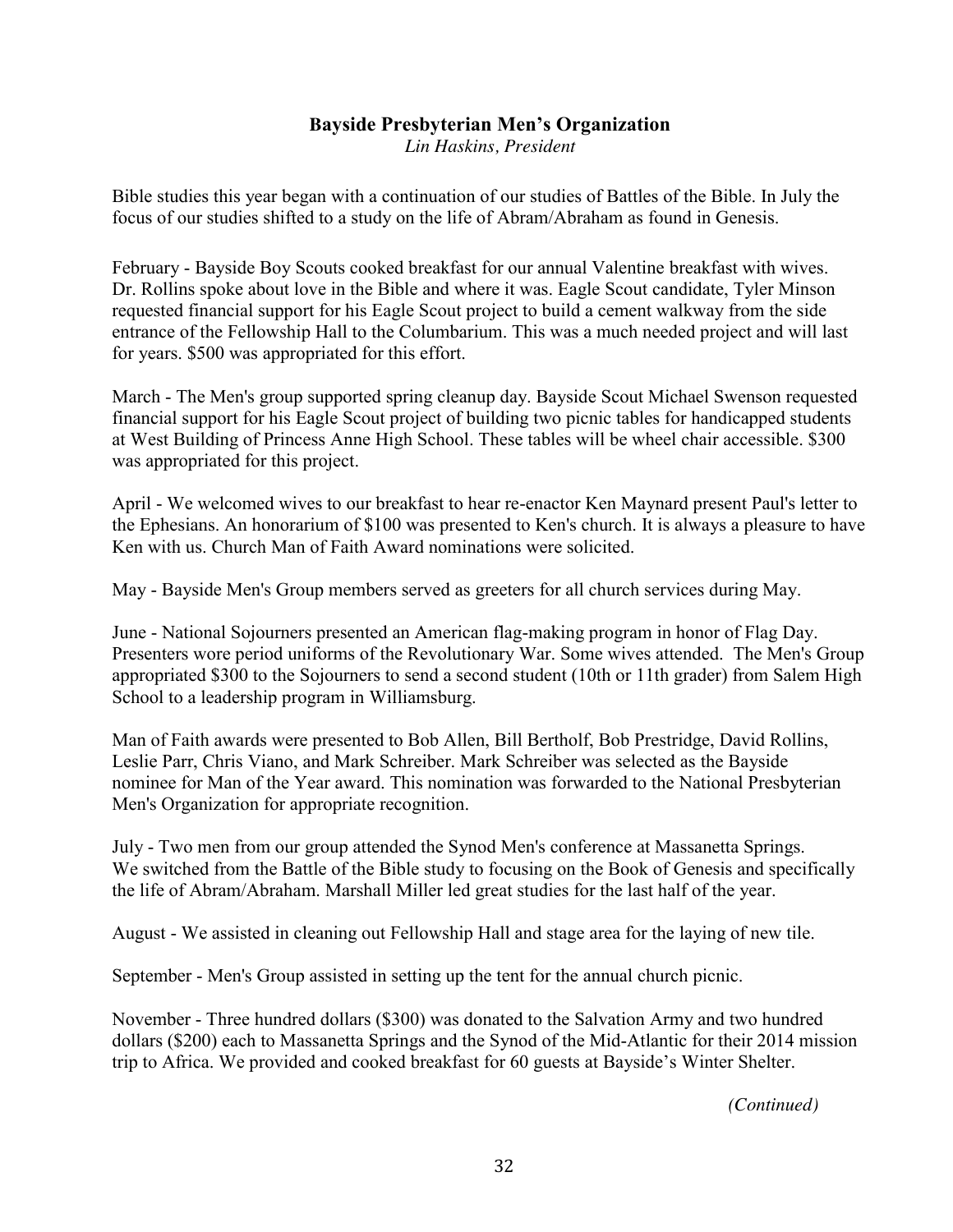December - After serving five years as Secretary of the Bayside Men's Group, Bernie Hobson retired. He was replaced by David Joshua who will start in January. Additionally, Bob Coffey will be the new card sender replacing Paul Verburg who stepped down. We extend our thanks to these two men who served the organization faithfully and give thanks to those who have stepped up to take their positions.

It is with sadness that we note the passing of two long-term members of our organization this past year, Roy Brun and Don Cannell. We shall miss them but know they have moved on to a higher Men's Group.